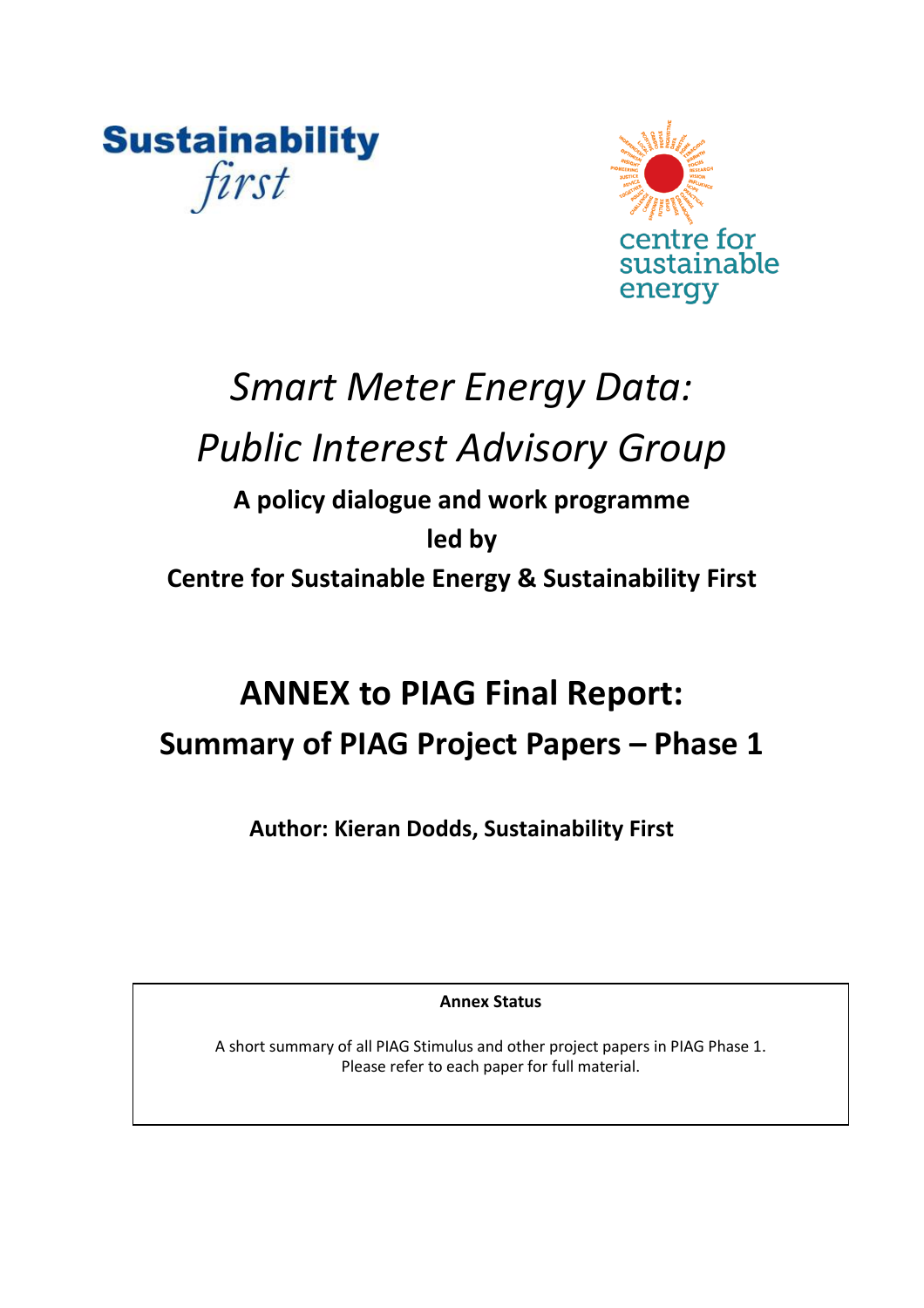## **Annex to PIAG Final Report : Summary of PIAG Project Papers – Phase 1**

## **Contents**

| Introduction                                                                                                                       | 3  |
|------------------------------------------------------------------------------------------------------------------------------------|----|
| Smart meter energy data Public Interest Advisory Group papers                                                                      | 5  |
| Kick-off stimulus paper                                                                                                            | 6  |
| Working note: Clarifying what smart meter data could add to the<br>public interest: public interest questions to frame PIAG's work | 8  |
| Stimulus paper 1: Background to ICO Guidance on anonymisation and<br>annex on data access privacy legal framework                  | 10 |
| Stimulus paper 2: International experience - smart meter data access                                                               | 11 |
| Stimulus paper 3: Data ethics $-$ a review of the landscape                                                                        | 12 |
| Stimulus paper 4: Stakeholder perspectives on smart meter energy data<br>and potential public interest use-cases                   | 14 |
| Stimulus paper 5: Public interest use-cases: data attributes, data<br>requirements, and associated privacy and access implications | 15 |
| Stimulus paper 6: Consumer research on access to smart meter energy data                                                           | 18 |
| Ipsos MORI research report: Customer thinking on privacy in relation to<br>smart meter data for 'public interest' use              | 19 |
| Stimulus paper 7: Possible routes to the data for a public interest purpose                                                        | 20 |
| Stimulus paper 8: Capability requirements of public interest data user<br>organisations                                            | 22 |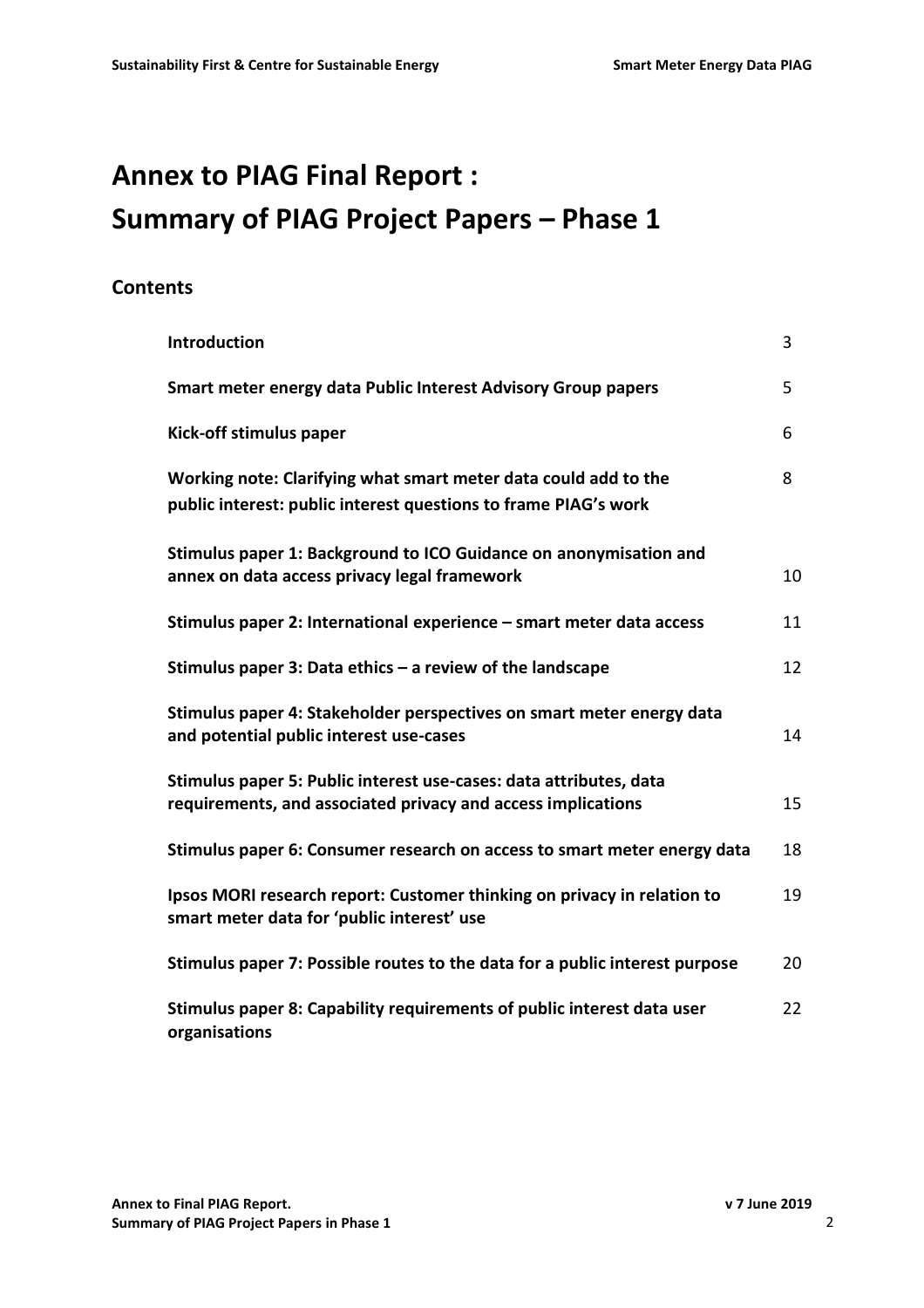#### **Introduction**

#### **Sustainability First**

Sustainability First is an environmental think-tank and charity, rooted in experience, with a clear commitment to promoting long-term sustainability through practical thought-leadership. Sustainability First works in the fields of sustainability policy and practice for energy, water supply, and water management. In particular, Sustainability First promotes a 'public interest' agenda in the energy and water sectors, economic regulation and sustainability duties, innovation and how this can better serve sustainability, and the social justice aspects of sustainability including fair treatment for consumers and citizens in vulnerable situations.

#### **Centre for Sustainable Energy**

The Centre for Sustainable Energy (CSE) is an independent national charity that works for a world where sustainability is second nature, carbon emissions have been cut to safe levels, and fuel poverty has been replaced by energy justice. Based in Bristol, CSE undertakes practical work to support individuals, communities, and organisations to take action on energy. CSE shares knowledge and experience to empower people to change the way they think and act about energy by giving advice, managing innovative energy projects, training and supporting others to act, and undertaking research and policy analysis.

#### **Smart meter energy data Public Interest Advisory Group**

Working together, and with funding from relevant players across the sector, Sustainability First and CSE have established the smart meter energy data Public Interest Advisory Group (PIAG). This has brought together a broad range of public interest stakeholders to consider how smart meter data can be put to best use to **further public policy goals** and **aid in the energy transition** – and whether, and under what conditions, the **data might be accessed by government and other organisations for public interest purposes while safeguarding consumers' interests**, including on privacy.

Sustainability First and CSE have published a series of stimulus papers, research notes and presentations as background for the PIAG workshops and to support the policy dialogue. These papers have set out clearly the varying stakeholder perspectives on smart meter energy data, including, in a report prepared by Ipsos MORI, on consumer thinking in relation to data privacy. In turn, CSE has developed some **key public interest data 'use-case' archetypes** for the PIAG project. These include: improved national energy statistics; better data to support regional and local-level planning; better data to allow policy-makers to model the impacts of new policies; and service innovation and development. Provided customer privacy concerns can be satisfactorily addressed, significant benefits could be delivered from the use of smart meter consumption data for such public interest purposes.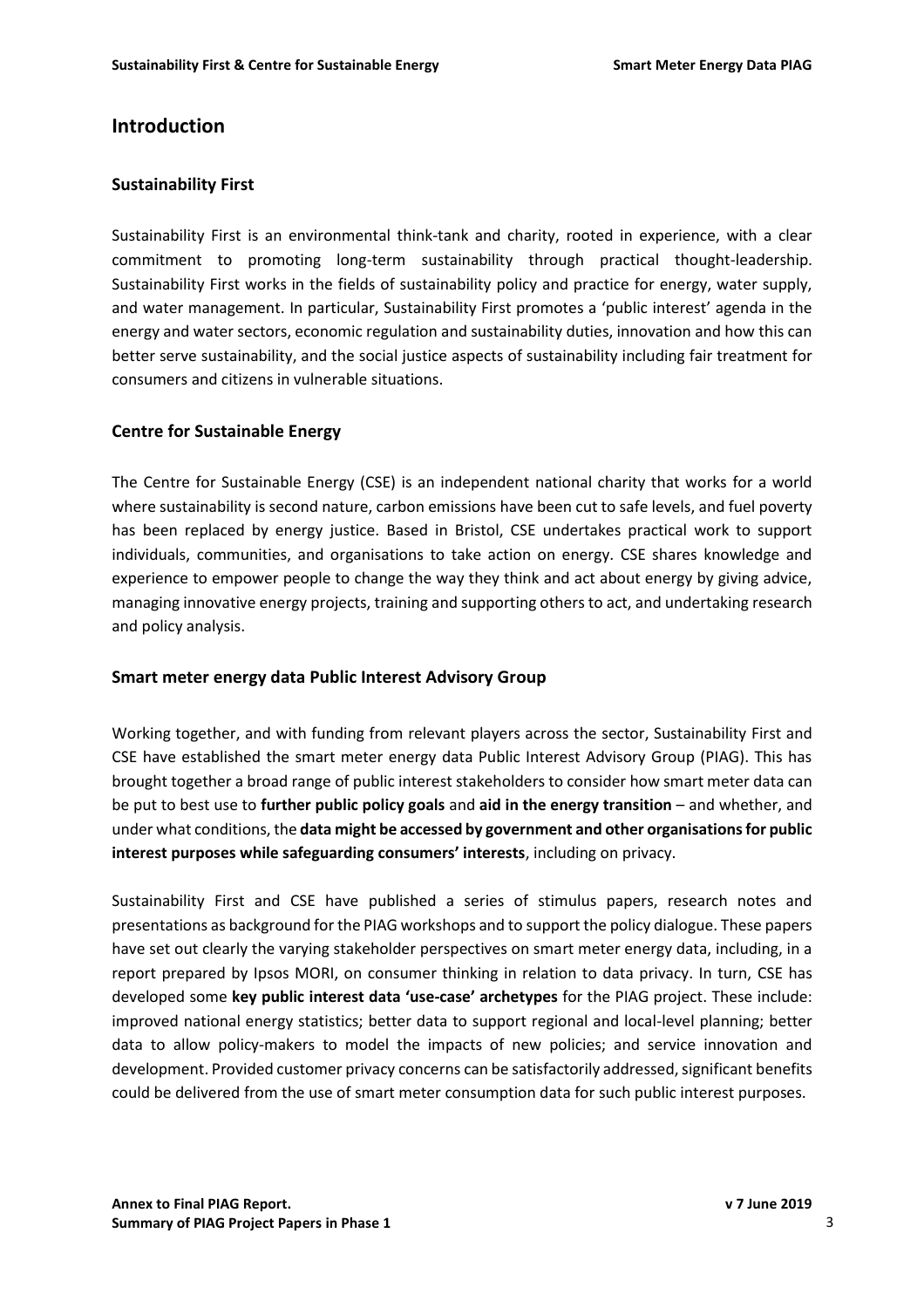Across PIAG project papers, Sustainability First / CSE have set out a **suggested framework** to explore routes for accessing customer smart meter data for a public interest purpose. Noting that the UK faces a particular challenge in that it has no single database of smart meter data, the papers therefore identify a number of **potential sources for customer-level input data**, including suppliers, distribution networks, the settlement system, and new parties. Were this input data to be suitably **anonymised and aggregated through a 'trusted processor'**, the PIAG work has shown there is the potential for a range of public interest applications, from national energy statistics, to better local infrastructure planning, to more targeted interventions for customers in vulnerable circumstances.

This annex to the final report brings together the output of the previous PIAG project papers, summarising their findings and outlining some practical, public interest applications for policy-makers and other stakeholders.

Members of PIAG as at June 2019 are:

BEIS; Citizen's Advice; Committee on Climate Change; MHCLG (Ministry of Housing, Communities and Local Government); Energy Networks Association; Energy UK; Energy Saving Trust; Energy Systems Catapult**\***; Elexon**\***; Electralink; Greater London Authority; National Grid ESO**\***; National Infrastructure Commission; Northern Powergrid**\***; Ofgem**\***; Office for National Statistics; Ombudsman Services; Scottish Government; Smart DCC (Smart Data Communications Company)**\***; Smart Energy GB; TechUK; Welsh Government; Which?; UK Statistics Authority; Cambridge Architecture Research Ltd; University of Edinburgh / Teddinet; UCL Smart Energy Research Lab**\***; University of Exeter; University of Reading; UKERC; Xoserve; Centre for Sustainable Energy; Sustainability First.

**\***- denotes funding partner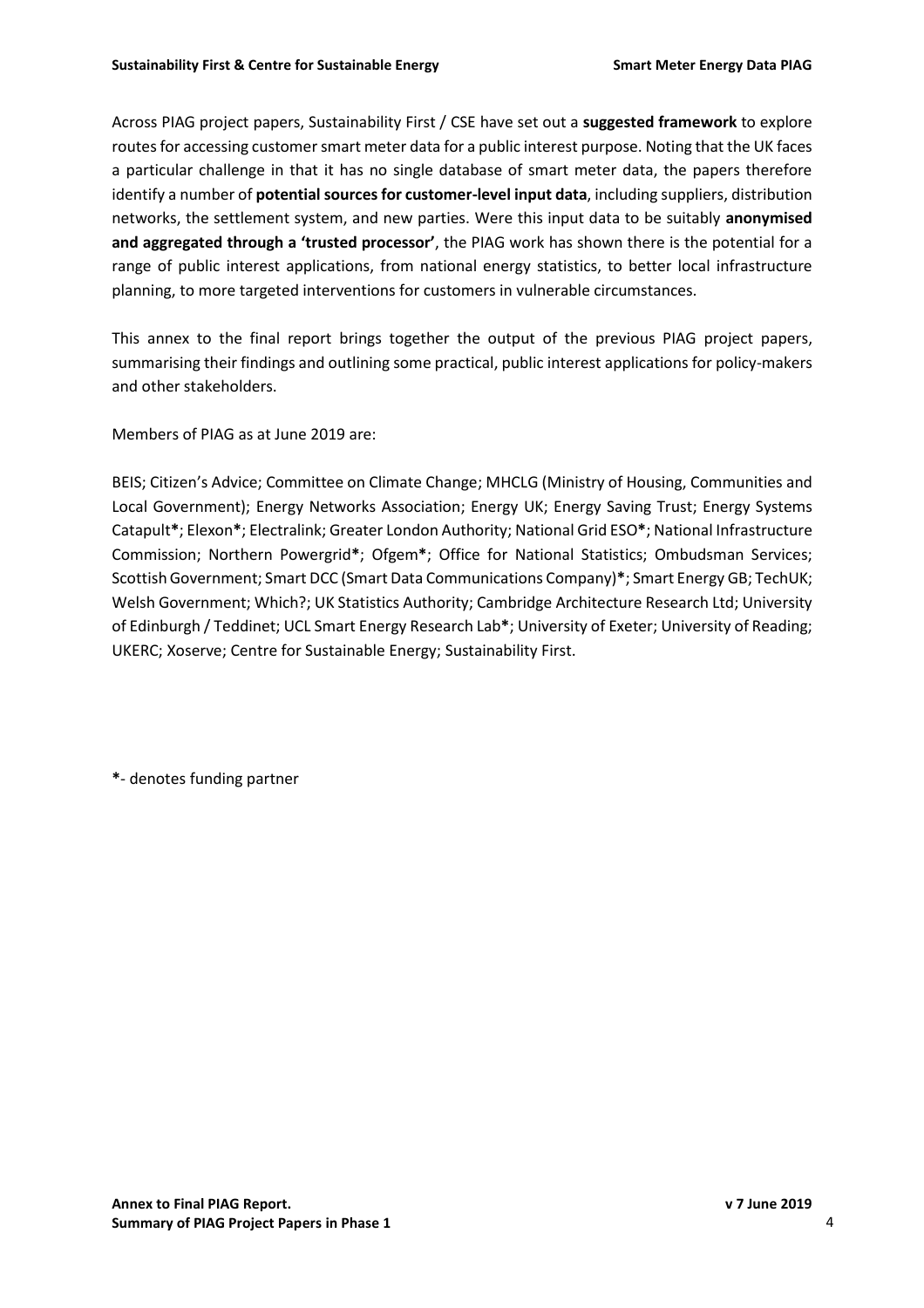## **Smart meter energy data Public Interest Advisory Group papers - Phase 1**

|                                                      | <b>Public Interest Advisory Group papers</b>                       |  |  |  |  |
|------------------------------------------------------|--------------------------------------------------------------------|--|--|--|--|
| available at https://www.smartenergydatapiag.org.uk/ |                                                                    |  |  |  |  |
| <b>Kick-off</b>                                      | Initial Meeting - 30 November 2017                                 |  |  |  |  |
| stimulus                                             | Maxine Frerk, Sustainability First                                 |  |  |  |  |
| paper                                                | Judith Ward, Sustainability First                                  |  |  |  |  |
|                                                      | Simon Roberts, CSE                                                 |  |  |  |  |
| <b>Working</b>                                       | Clarifying what smart meter data could add to the public interest: |  |  |  |  |
| <b>Note</b>                                          | public interest questions to frame PIAG's work                     |  |  |  |  |
|                                                      | Judith Ward                                                        |  |  |  |  |
| <b>Stimulus</b>                                      | Background to ICO Guidance on anonymisation and annex on data      |  |  |  |  |
| paper 1                                              | access privacy legal framework                                     |  |  |  |  |
|                                                      | <b>Maxine Frerk</b>                                                |  |  |  |  |
| <b>Stimulus</b>                                      | International experience - smart meter data access                 |  |  |  |  |
| paper 2                                              | <b>Maxine Frerk</b>                                                |  |  |  |  |
| <b>Stimulus</b>                                      | Data ethics $-$ a review of the landscape                          |  |  |  |  |
| paper 3                                              | <b>Maxine Frerk</b>                                                |  |  |  |  |
| <b>Stimulus</b>                                      | Stakeholder perspectives on smart meter energy data and            |  |  |  |  |
| paper 4                                              | potential public interest use-cases                                |  |  |  |  |
|                                                      | Nicky Hodges, CSE                                                  |  |  |  |  |
| <b>Stimulus</b>                                      | Public interest use-cases: data attributes, data requirements, and |  |  |  |  |
| paper 5                                              | associated privacy and access implications                         |  |  |  |  |
|                                                      | <b>Simon Roberts</b>                                               |  |  |  |  |
| <b>Stimulus</b>                                      | Consumer research on access to smart meter energy data             |  |  |  |  |
| paper 6                                              | <b>Maxine Frerk</b>                                                |  |  |  |  |
| Ipsos MORI                                           | Customer thinking on privacy in relation to smart meter data for   |  |  |  |  |
| research                                             | 'public interest' use                                              |  |  |  |  |
| report                                               | Ipsos MORI                                                         |  |  |  |  |
| <b>Stimulus</b>                                      | Possible routes to smart meter data for public interest uses       |  |  |  |  |
| paper 7                                              | <b>Maxine Frerk</b>                                                |  |  |  |  |
| <b>Stimulus</b>                                      | Capability requirements of public interest data user organisations |  |  |  |  |
| paper 8                                              | Nicky Hodges                                                       |  |  |  |  |
| <b>PIAG</b><br>final                                 | Final Report - Phase 1.                                            |  |  |  |  |
| report                                               | 7 June 2019                                                        |  |  |  |  |
|                                                      | <b>Maxine Frerk</b>                                                |  |  |  |  |
| <b>Annex to</b>                                      | Summary of PIAG project papers in Phase 1                          |  |  |  |  |
| <b>PIAG final</b>                                    | Kieran Dodds, Sustainability First                                 |  |  |  |  |
| report                                               |                                                                    |  |  |  |  |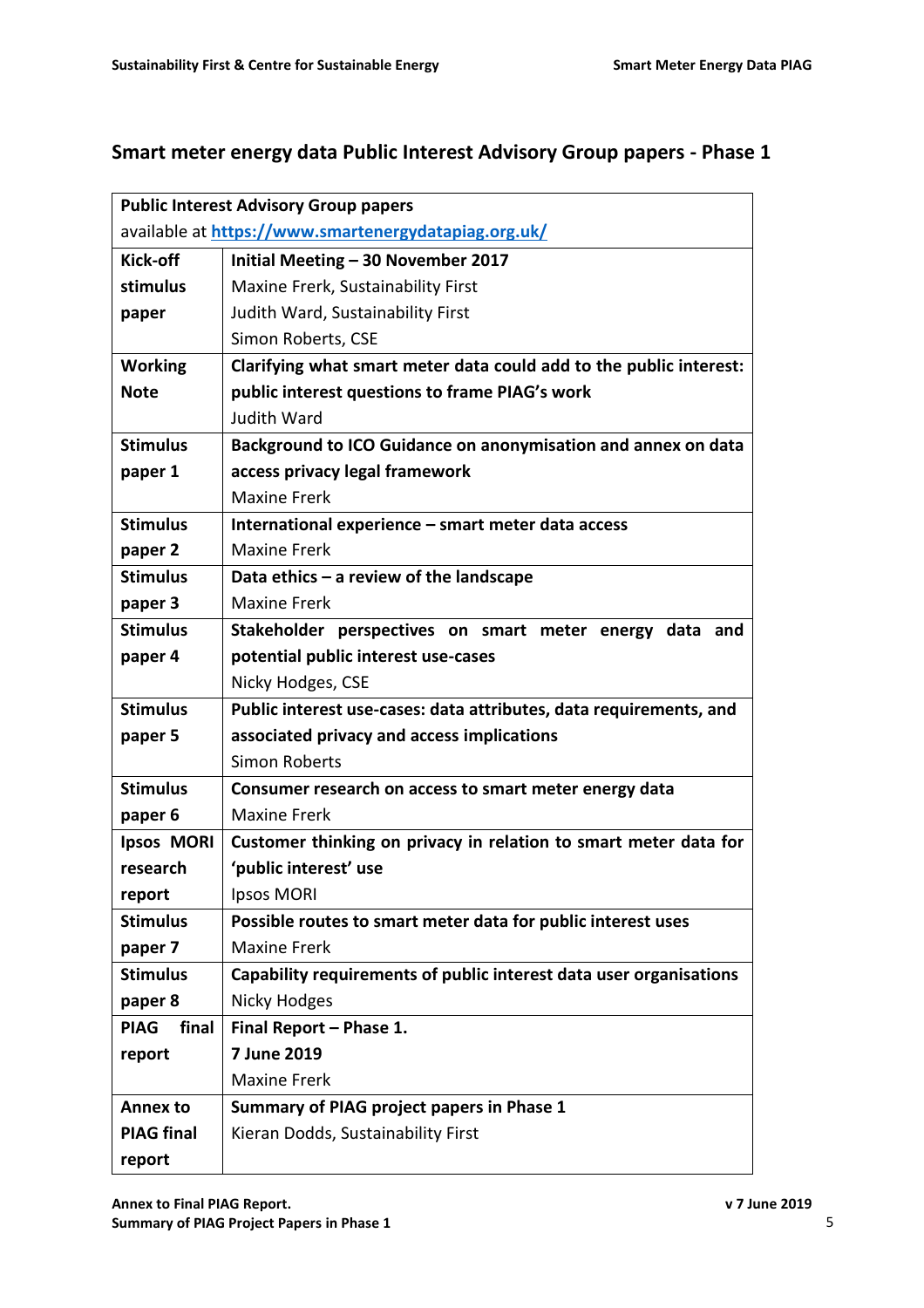### **[Kick-off stimulus paper](https://docs.wixstatic.com/ugd/ea9deb_15db7041a86d42658ffff4728c5953f5.pdf)**

#### **Background**

The Sustainability First and Centre for Sustainable Energy smart meter energy data Public Interest Advisory Group held its initial meeting on 30 November 2017. This coincided with the publication of a 'kick-off' paper to spur discussion during the first of four all-day public interest stakeholder workshops. The kick-off stimulus paper set out the aims and objectives of the project, outlined the context in which the project was taking place, and sketched out some work programme themes it was envisioned PIAG would cover.

#### **Aims and objectives**

The aims and objectives of PIAG have remained consistent throughout the project's lifespan. Fundamentally, PIAG has sought to **bring together a range of relevant public interest stakeholders** to hold an **informed and structured policy dialogue** to explore how household smart meter energy data could be: put to appropriate use to **better serve GB policy development and energy system transition**; and **accessed for purposes of public policy** by government and other organisations able to demonstrate a strong public interest remit.

Under this overarching aim, the paper sets out a series of targeted objectives for the project: to provide an **independently-convened public interest view-point and platform** across several stakeholder workshops; to consider how public interest concerns are reflected in the **current and evolving alternative routes for third party access**; to develop deeper understanding and ensure a **high-quality debate on public interest benefits** associated with smart meter energy data among key stakeholders; and to develop and agree some **high-level principles** by which to test appropriate public interest uses of smart meter data.

#### **Work programme themes**

The paper further sets out three broad themes to be covered by PIAG, within which are a number of sub-themes and associated debates. PIAG would explore, first, the **interests of different public interest actors** and stakeholders in smart meter energy data. This would include cataloguing the different data requirements of various stakeholders, assessing how such data may be accessed, and understanding the research priorities of these stakeholders from a public interest point of view.

PIAG's second theme, **data properties and the public interest**, would consider how different properties of smart meter data could impact the public interest value of that data, including how far desired data properties might raise or address privacy concerns. This in turn raised questions about historic vs. real-time data, gas vs. electricity data, the appropriate levels of locational and socioeconomic data, and data linking and how this might serve the public interest.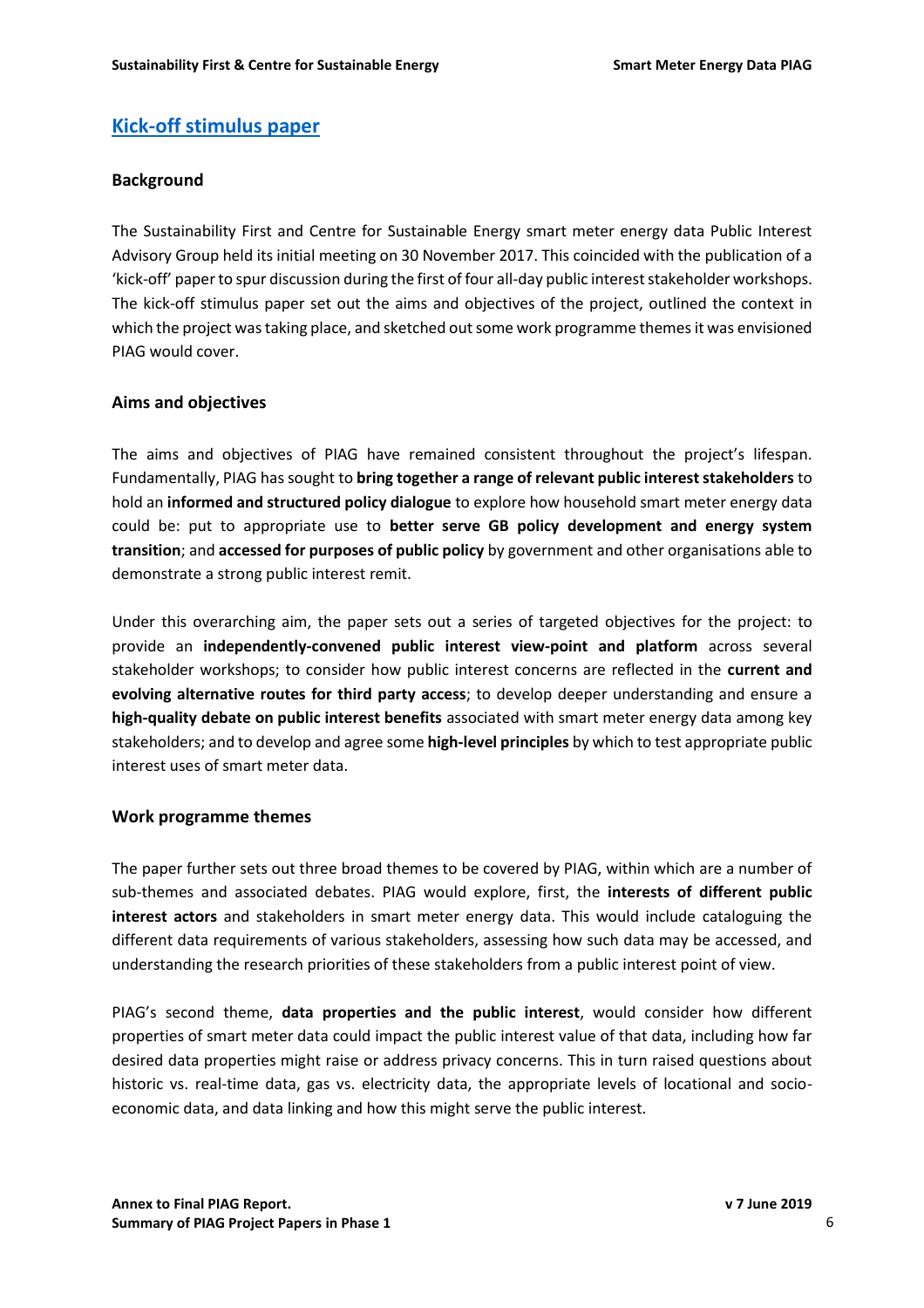Third, PIAG would explore **data access and the public interest**, namely where and where not current smart meter data access arrangements and future proposals were likely to serve the public interest. This would involve considering how far current regulatory arrangements could facilitate or hinder data access, possible obstacles to access and how these may be overcome, and also any public policy interventions that may ultimately be required.

#### **Project context**

The kick-off paper further noted the context in which these matters were being considered, most notably, of course, the **smart meter roll-out**, but also the ongoing UCL **Smart Meter Research Portal<sup>1</sup>** project, the BEIS **Data Access and Privacy Framework** (DAPF) review, smart meter data access for the **settlement reform programme**, and more broadly the UK Government's focus on the potential uses of '**big data**'. All of PIAG's subsequent output has been delivered with these important developments and projects firmly in mind.

 $\overline{a}$ 

<sup>1</sup> Now the UCL Smart Energy Research Lab.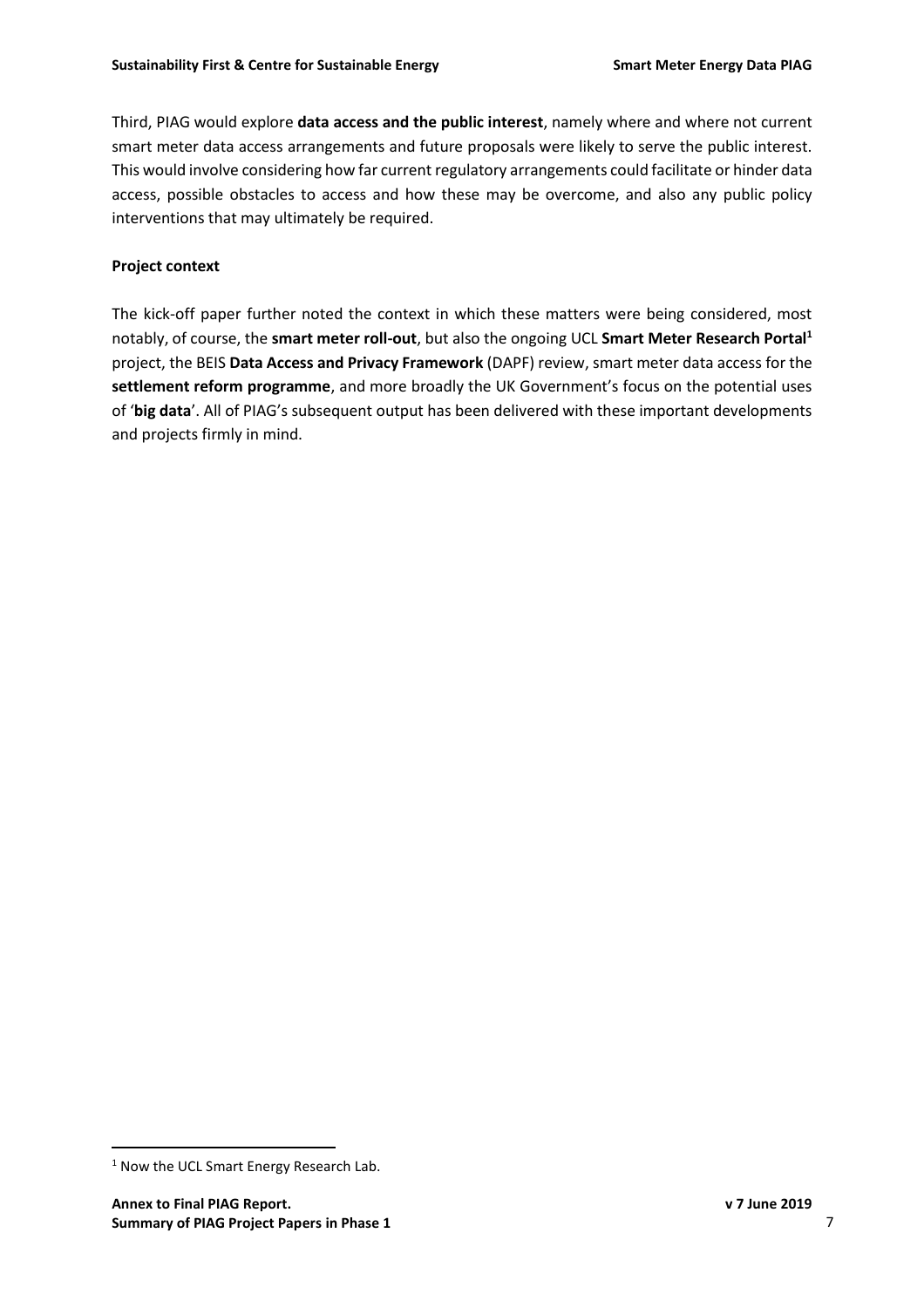## **[Working note: Clarifying what smart meter data could add to the public](https://docs.wixstatic.com/ugd/ea9deb_a4cf2a476f264a8b9be667a94342d72c.pdf)  [interest: public interest questions to frame PIAG's work](https://docs.wixstatic.com/ugd/ea9deb_a4cf2a476f264a8b9be667a94342d72c.pdf)**

#### **Why enable access to smart meter data for a public interest purpose?**

Prior to publication of the first stimulus paper, the PIAG published a working note which sets out the case for accessing smart meter data. Specifically, it outlines the main public interest outcome sought by the project: '**a better energy end-use evidence base** able to **serve wider societal goals** at a national and a local level – by enabling and supporting **improvements in research, analysis, prediction, evaluation and targeting of public policy**'.

#### **What does a public interest purpose look like?**

Such improvements may be realised at both the national level and the regional or local levels.

**Nationally**, the PIAG would explore how smart meter data might lead to **improved models** and therefore **improved forecasting**, and investigate the potential positive consequences of improved end-use data such as better **inputs to whole-system thinking**, better grasp of policies' **distributional impacts**, and better **targeted public policy**.

At the **regional or local level**, smart meter data could be harnessed for better informed **investment** as a result of a clearer view of the **needs of local communities**. There ought also to be a clear public policy benefit for **local and regional authorities**, especially in the design of energy-related **infrastructure and low carbon** measures, as well as targeting of services to **different population segments** such as the elderly or fuel-poor.

#### **Public interest questions to frame PIAG's work**

These examples indicate how rather than a single and simple definition of the 'public interest', the PIAG sought to adopt a **process** for thinking about smart meter energy data and how it best could be harnessed. It was recognised that any such process must seek to **understand in depth** the public interest on smart meter data access as well as **balance different legitimate interests**. As part of this process, 12 questions guided the PIAG's early thinking:

- 1. How to get a better view of **customer-thinking on trade-offs** between privacy, data access and the public interest.
- 2. What are the **main 'public interest' purposes** for accessing smart meter data?
- 3. Do we understand the **main data characteristics** likely to facilitate these public interest purposes?
- 4. From a privacy viewpoint, do we also understand which data characteristics critically impact the **data sensitivity**?
- 5. From a 'public interest' stand-point, can some purposes for data-access be ruled **'out of scope'**?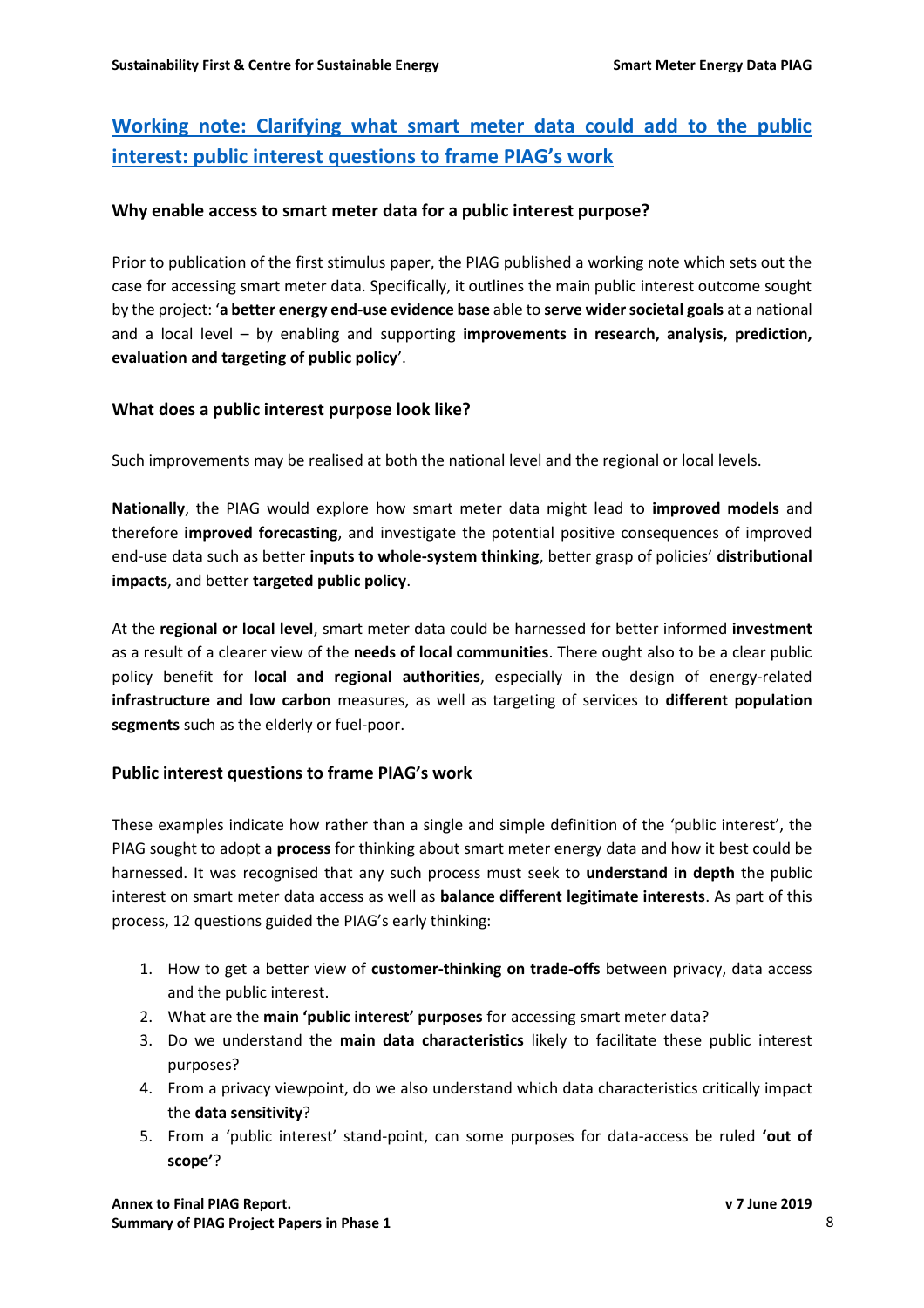- 6. **Which actors** are the most likely to seek access to smart meter data for a public interest purpose – and chiefly for **what purpose**? From the view-point of a public interest benefit, can some actors or some purposes be prioritised over others?
- 7. What are the **most likely routes** open to those actors who seek access to customer smart meter data for public interest purposes?
- 8. Under present rules, how far can 'public interest' actors **already fairly readily access** smart meter data – and whether at reasonable cost?
- 9. What are appropriate **data-handling capabilities** for such actors?
- 10. Whether key public interest purposes are at risk of remaining unserved without **additional steps** in support of data-access. Do we understand the main enablers and barriers?
- 11. Can we identify potential **additional risk to the customer** (individual, collectively) and should current thinking on data-access arrangements evolve for 'public interest' reasons?
- 12. Do we understand what **distributional impacts** or unintended consequences might arise with better access for public policy purposes to end-use energy data from smart meters?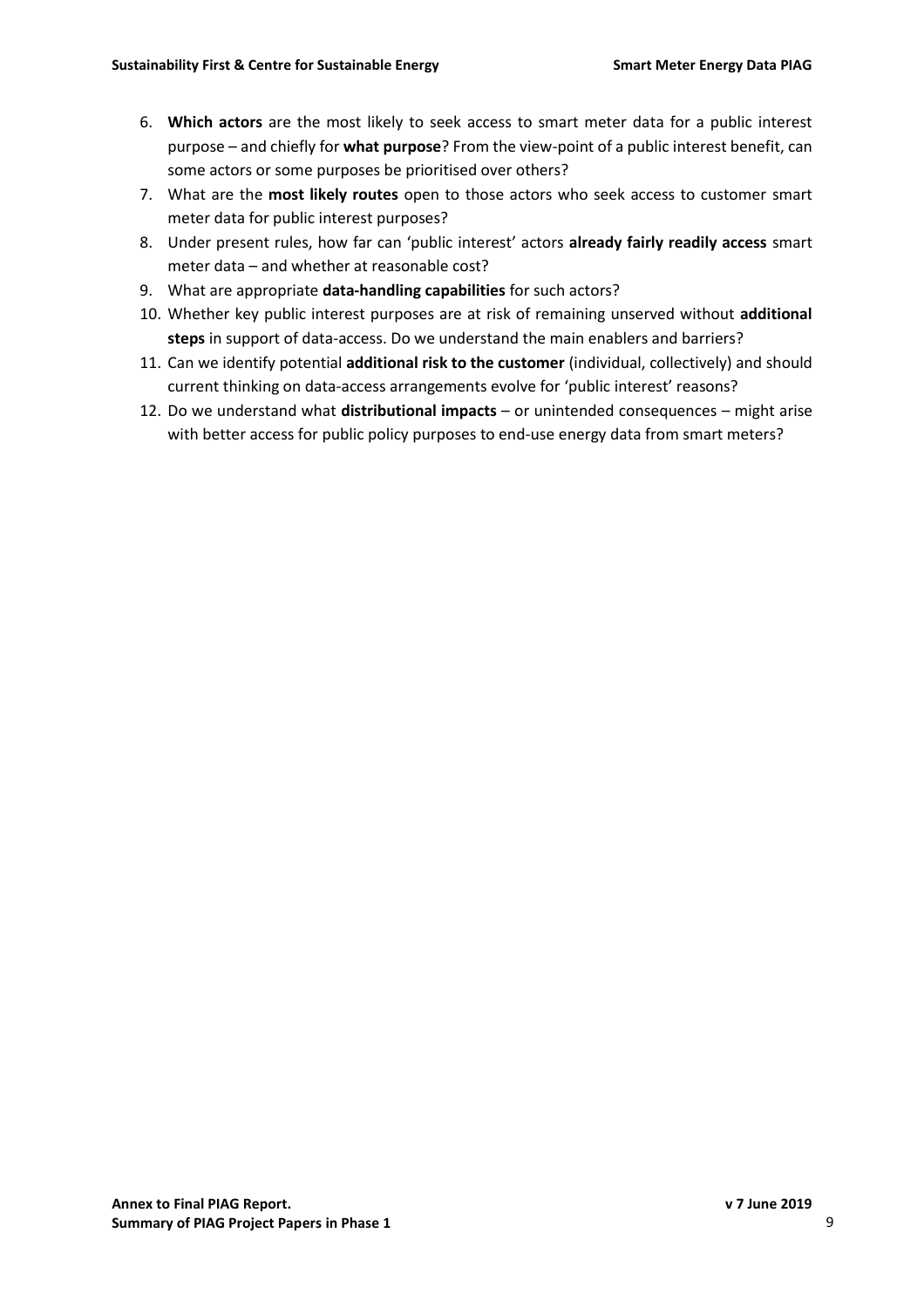## **[Stimulus paper 1: Background to ICO Guidance on anonymisation and annex](https://docs.wixstatic.com/ugd/ea9deb_18e4b02b6d2e428784549dfea3900395.pdf)  [on data access privacy legal framework](https://docs.wixstatic.com/ugd/ea9deb_18e4b02b6d2e428784549dfea3900395.pdf)**

#### **An overview of anonymisation guidance**

Stimulus paper 1 provides both some background to the guidance provided around anonymisation and an overview of the current legislative framework around data access, each of these clearly crucial considerations for the PIAG project. The paper notes that it is the **General Data Protection Regulation** (GDPR) and the **DAPF** which govern smart meter data accessin the UK, the former of which is overseen by the **Information Commissioner's Office** (ICO).

In 2012, the ICO produced a code of practice<sup>2</sup> for managing data protection risk through anonymisation in which it sets out how '**anonymisation can allow us to make information derived from personal data available in a form that is rich and usable, whilst protecting individual data subjects**'. Stimulus paper 1 is clear that this is a premise which underpins the PIAG; this has remained consistent throughout the PIAG project, as demonstrated by its ultimate recommendation that sensitive input data be anonymised and aggregated by a 'trusted processor'.

#### **Key considerations**

The paper then sets out some of the key considerations in anonymising data to ensure that privacy is maintained and individuals are not identified. It outlines the ICO's **motivated intruder test**, different **forms of anonymisation**, namely **pseudonymisation** and **aggregation**; the distinction between **publication** and **limited disclosure**, with the risks of the former clearly higher; **practicalities around consent**, which is not needed to legitimise anonymisation of data but should be sought where there is risk of re-identification; the use of **trusted third parties** such as the PIAG's recommended 'trusted processor', which can be used to convert personal data into anonymised output data; and certain **other risk considerations**.

#### **Legislative framework**

 $\overline{a}$ 

The paper places these considerations in the context of the UK's existing legislative framework through annexes which clearly explain the principles laid out in the Data Protection Act 2018 (DPA) and GDPR, and the DAPF. In particular, it draws attention to the relevant guidance around consent, data portability, and pseudonymisation. A second annex looks at the **Digital Economy Act 2017** (DEA) and the opportunities this allows a) for **researchers to access greater amounts of data**, b) for better **data linking and sharing**, and c) the power for the **Office for National Statistics**(ONS) to access greater amounts of data (from public and private sector bodies) where this fulfils one of its statutory functions.

<sup>&</sup>lt;sup>2</sup> ICO, 'Anonymisation: managing data protection risk code of practice', available at [https://ico.org.uk/media/for-organisations/documents/1061/anonymisation-code.pdf.](https://ico.org.uk/media/for-organisations/documents/1061/anonymisation-code.pdf)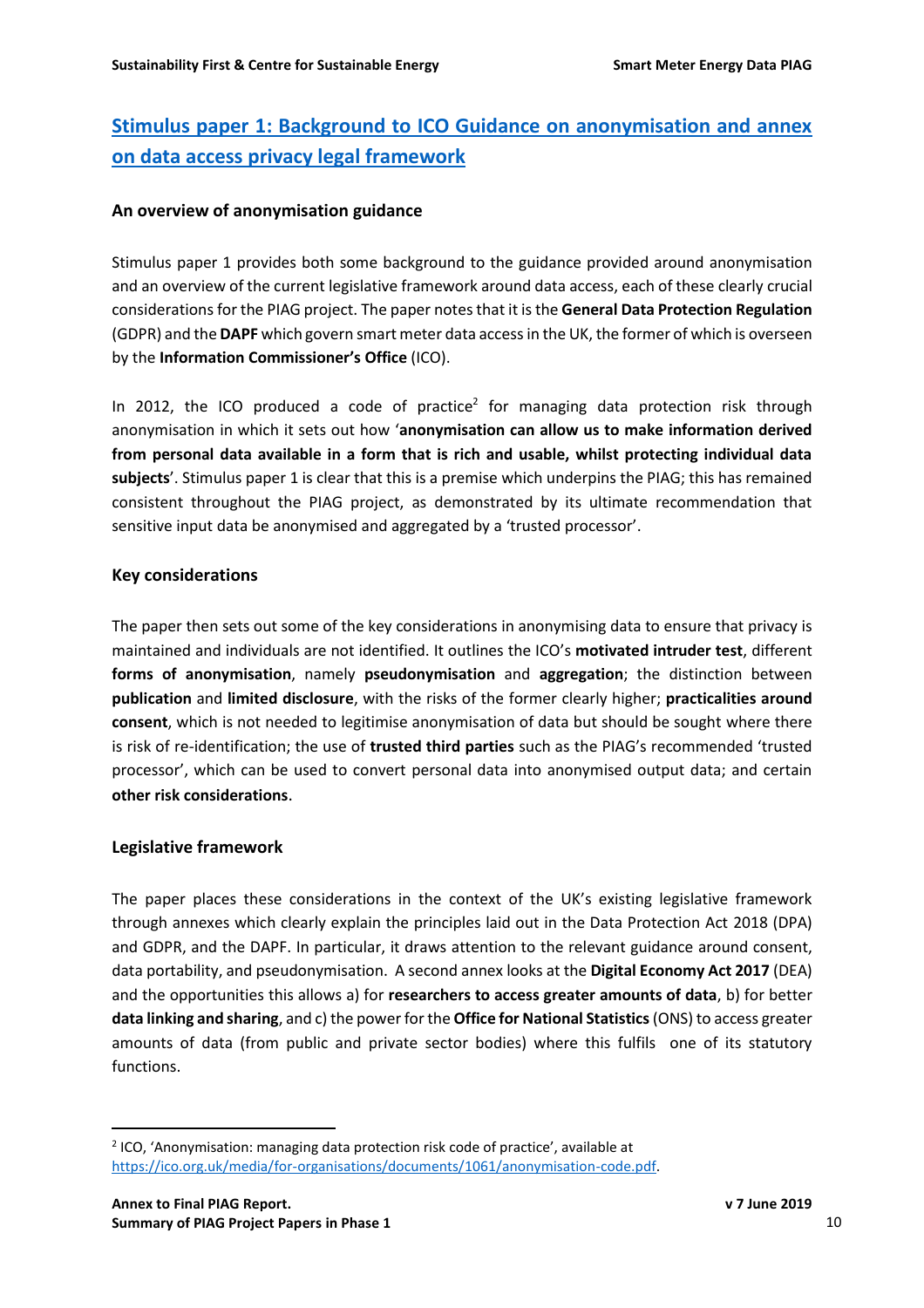#### **[Stimulus paper 2: International experience](https://docs.wixstatic.com/ugd/ea9deb_60f68c2dd60c46c99b99403f1a4bc55b.pdf) – smart meter data access**

#### **UK smart metering in the international context**

Stimulus paper 2 provides a number of **international case studies** into smart meter data access and asks how lessons from other countries can be applied in the UK. In particular, it explores how third parties might be able to harness smart meter data for commercial applications and – especially in the case of researchers, policy-makers and government – for public interest purposes. While the UK smart metering programme was 'leading edge' in its initial formulation, it has not yet been able to provide such access. However, other countries are looking to do so.

#### **US and Canada**

The paper looks in some detail at the **US 'Green Button' initiative**. Launched under the presidency of Barack Obama, the initiative has sought to enable utility customers to share their energy usage information in order to manage their use and save on bills. Data from the Green Button initiative is in a **common format**, enabling third parties such as software developers to best make use of it. The costs of providing Green Button services are **borne by the utility provider** themselves, which further encourages third party data usage. As a result, the initiative has had significant take-up and has therefore achieved a high profile; the paper notes that there has been no similar 'champion' for third party access to smart meter data in the UK.

Stimulus paper 2 also outlines similar initiatives rolled out across North America. It refers to the **Illinois** anonymised data service, which permits third parties to access individual half-hourly smart meter data on an anonymised basis by postcode. In **California**, legislation has been introduced requiring utilities to provide access to energy usage and usage-related data to state legislators, academic researchers, and local government, while also protecting consumer privacy through, for example, aggregating monthly consumption data. The Pecan Street Project in **Austin, Texas** is a particularly ambitious example involving the capture of minute-by-minute electricity data which is then shared internationally and at no cost to academic researchers. The paper also cites the example of **Ontario**, where consultations were ongoing on the provision of de-identified half-hourly smart meter data to government, academics, and private industry looking to develop new applications.

#### **Europe and the rest of the world**

The paper notes that the picture is more mixed across Europe and that the **approaches taken tend to differ between European Union member states**. However, the experience of Europe as a whole has been that there is much less emphasis on the potential usage of smart meter energy data by third parties and / or the effectiveness of arrangements for third party access, this despite high-level EU guidance covering consumers sharing their information with third parties. This appears to be similar to the situation in **Australia and New Zealand**, where official policy indicates that smart meter data should be made available to the customer and third parties with customer consent.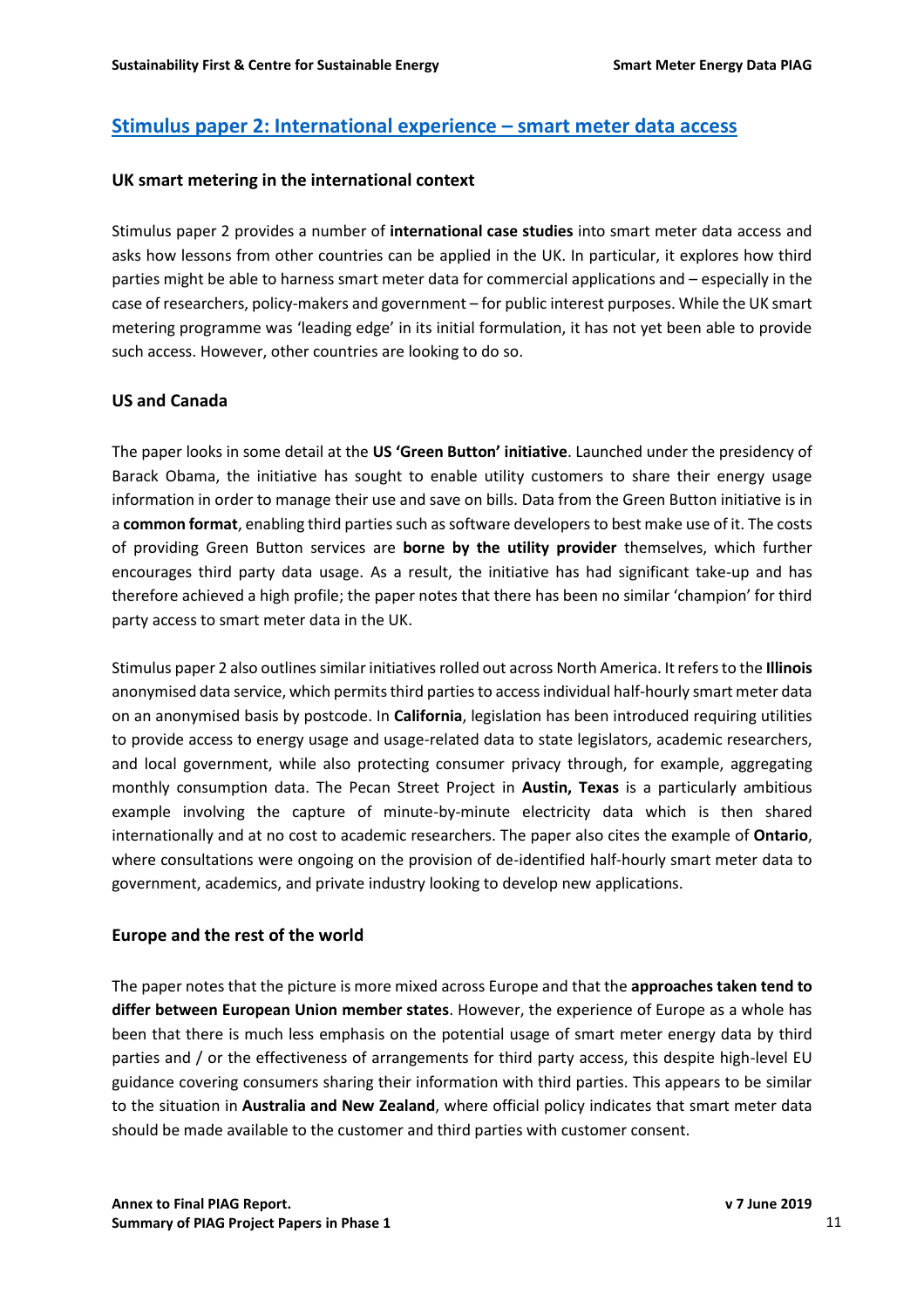## **[Stimulus paper 3: Data ethics](https://docs.wixstatic.com/ugd/ea9deb_bcc611cbfc4b4687b4fdd7a4a00fe8b5.pdf) – a review of the landscape**

#### **'Privacy' vs. 'data ethics'**

Consumer privacy has rightly been a major concern throughout the UK smart meter roll-out. Stimulus paper 3 however introduces a wider debate around data ethics and the new challenges associated with the growth of AI, big data, and data linking. It notes that that even where data is anonymised, there is a risk that individuals may be re-identified in cases where sufficient safeguards have not been put in place. In particular, it proposes some 'early-stage thinking' around **the potential for a principlesbased approach to smart meter data**, bearing in mind feedback from PIAG workshop participants that one should not look to 'reinvent the wheel'.

Stimulus paper 3 lays out some of the possible implications for PIAG of such an approach. It argues that **data ethics need to be taken into account in addition to the more conventional framing around privacy** as laid out in the DAPF; that half-hourly data when used in combination with big data could reveal additional insights; that a data governance framework could possibly be created covering both recruitment and data, with external scrutiny built in so as to increase public trust; and that data outside the 'walled garden', despite being more sensitive, is not subject to any specific controls, and therefore PIAG could argue for principles to be agreed governing use of more granular (eg 10 second) smart meter data collected through CADs (Consumer Access Devices).

#### **Data ethics, AI, and 'big data'**

The paper proceeds to explore the range of organisations  $-$  both in the UK and internationally  $-$  which are engaged in issues around the governance of data. In the UK specifically, the Government has announced the creation of a **Centre for Data Ethics and Innovation** under the remit of the Department for Digital, Culture, Media and Sport. Alongside this, bodies such as the **Royal Society** and the **British Academy**, the **Royal Statistical Society**, and the **Alan Turing Institute** are all involved in projects aimed at mapping out best practice for the handling and sharing of data and resolving the ethical and social tensions thrown up by the rapid growth of AI and associated technologies.

Additionally, these organisations are working together in partnership with the **Nuffield Foundation**  through the **Ada Lovelace Institute**, a research body with the mission of representing the interests of wider society in debates on ethical data use at a national and international level, as well as promoting and support a common set of data practices that are deserving of trust, and are understandable, challengeable and accountable.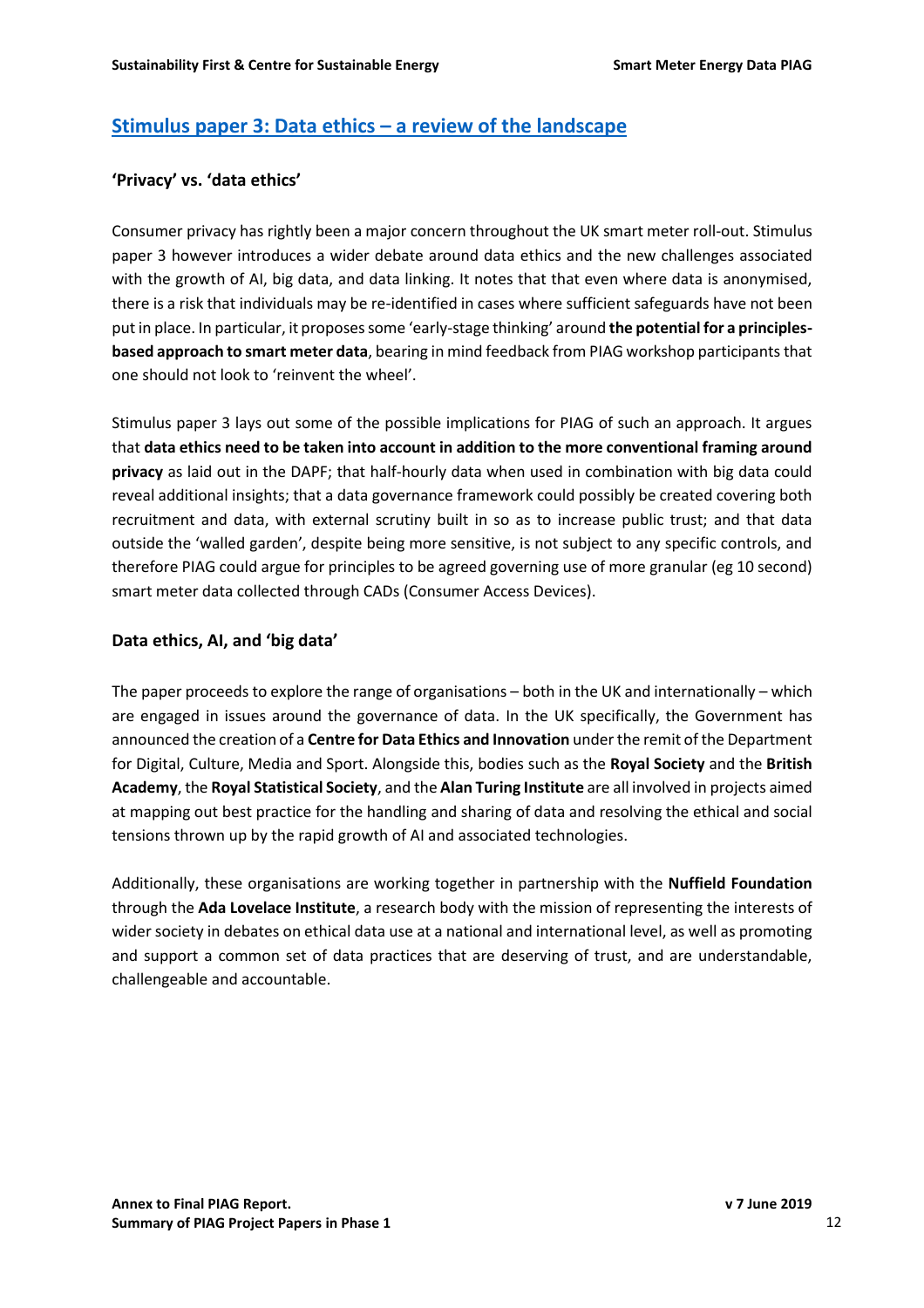#### **Case study: data ethics in healthcare**

Data ethics in healthcare is an especially valuable case study for the PIAG project given the sensitivity of the individual data involved and the recent ambitious plans to roll-out programmes such as **Care.data**, which sought to pool GP patient data into one central database governed by NHS Digital. Care.data was ultimately closed down largely due to privacy concerns. A formal review of the programme had advised of the importance of clear opt-outs and the need for widespread public engagement around security in order to better build trust. More needed to have been done to communicate with patients precisely how their data would be used and the basis on which they could opt-out of the scheme.

Subsequent healthcare data projects like the **Understanding Patient Data Taskforce** have stressed the need to be more mindful of these concerns. Such lessons are clearly valuable to those looking to innovate in the smart meter data space, especially given the similar levels of media scrutiny.

#### **Social research ethics**

Stimulus paper also 3 sets out the existing governance arrangements for social research in the EU and the UK. Where this research involves sensitive data, organisations such as the UK Administrative Data Research Network stress the need for '**safe data**' as well as **safe people**, **safe projects**, and **secure environments**; that is, data ought to be de-identified (and the risk of re-identification borne in mind) and researchers ought to be trained on the proper use of people's personal data.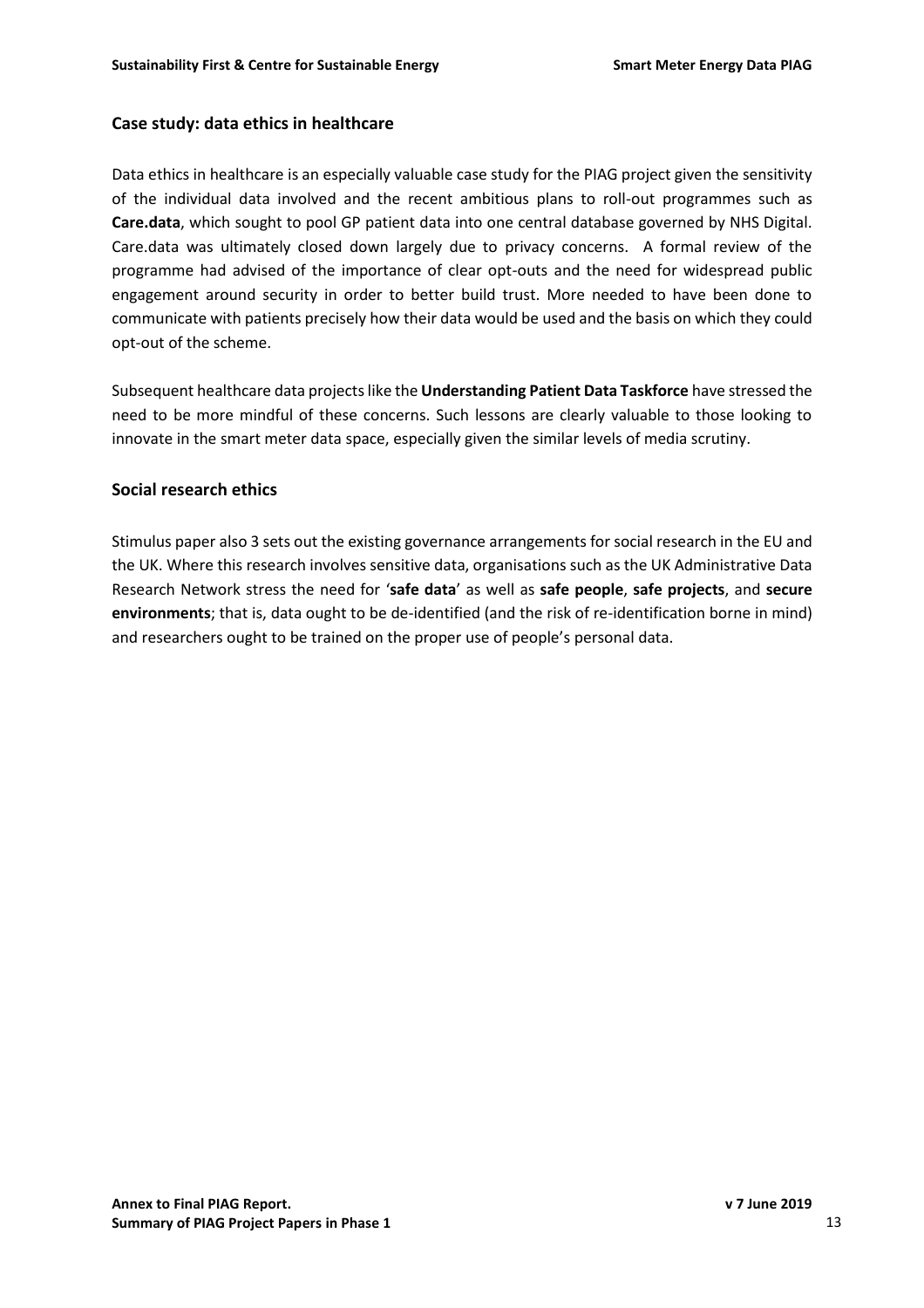## **[Stimulus paper 4: Stakeholder perspectives on smart meter energy data](https://docs.wixstatic.com/ugd/ea9deb_dff3d1fae3d043009535e7b790d5fcba.pdf) [and potential public interest use-cases](https://docs.wixstatic.com/ugd/ea9deb_dff3d1fae3d043009535e7b790d5fcba.pdf)**

#### **Gathering stakeholder perspectives for use-case development**

Stimulus paper 4 is the output of a series of background interviews carried out with a range of public interest stakeholders in order to capture their views of the potential public interest uses of smart meter data and their awareness and perspectives of associated approaches to data privacy and data access for smart meter data. 12 public interest stakeholders were interviewed in the first half of 2018 and asked questions around: **policy goals** or strategic priorities to which smart meter data uses could contribute; **specific potential use-cases** of smart meter data; **data requirements and potential barriers** to data access and development of use cases; and privacy, ethics and public trust issues, including the fit with the wider smart meter rollout.

There was a relatively strong consensus on the policy goals smart meter data usage could support. These included: **tackling fuel poverty**; more **efficient balancing** of the grid and enabling a smarter more integrated energy system; **decarbonisation** through monitoring progress, investment planning, and more accurate measurement of the real-life impact of energy efficiency; promoting **economic growth** by informing infrastructure investment decisions; and a range of **public health benefits** in enabling cold homes safeguarding and prevention measures.

#### **Developing the public interest use-cases**

These strategic priorities subsequently informed the development of PIAG's six high-level archetype public interest use-cases for smart meter energy data as set out in the paper:

- **National and sub-national domestic sector energy statistics;**
- **Local-level energy system planning (for infrastructure and intervention planning and monitoring);**
- **Data for analysis and modelling to support policy-making, research and insights (e.g. household energy use, distributional impacts, policy impact evaluation, etc.);**
- **Improved intervention design and testing, e.g. to tackle fuel poverty**
- **Local electricity system 'live' monitoring to trigger reactions/interventions in real time;**
- **Service innovation and development and testing of early stage design/algorithms, etc.**

These use-cases are explored in some detail in the paper, including their various data requirements and the potential barriers for accessing this data, including **capacity issues** among stakeholders and the possible **ethical and public trust issues** considered in stimulus paper 3. These themes are further built upon in the next output of the PIAG project, stimulus paper 5, which looks at the associated implications of these public interest use-cases and the steps one would need to take to realise their benefits while safeguarding individual privacy and maintaining consumer trust.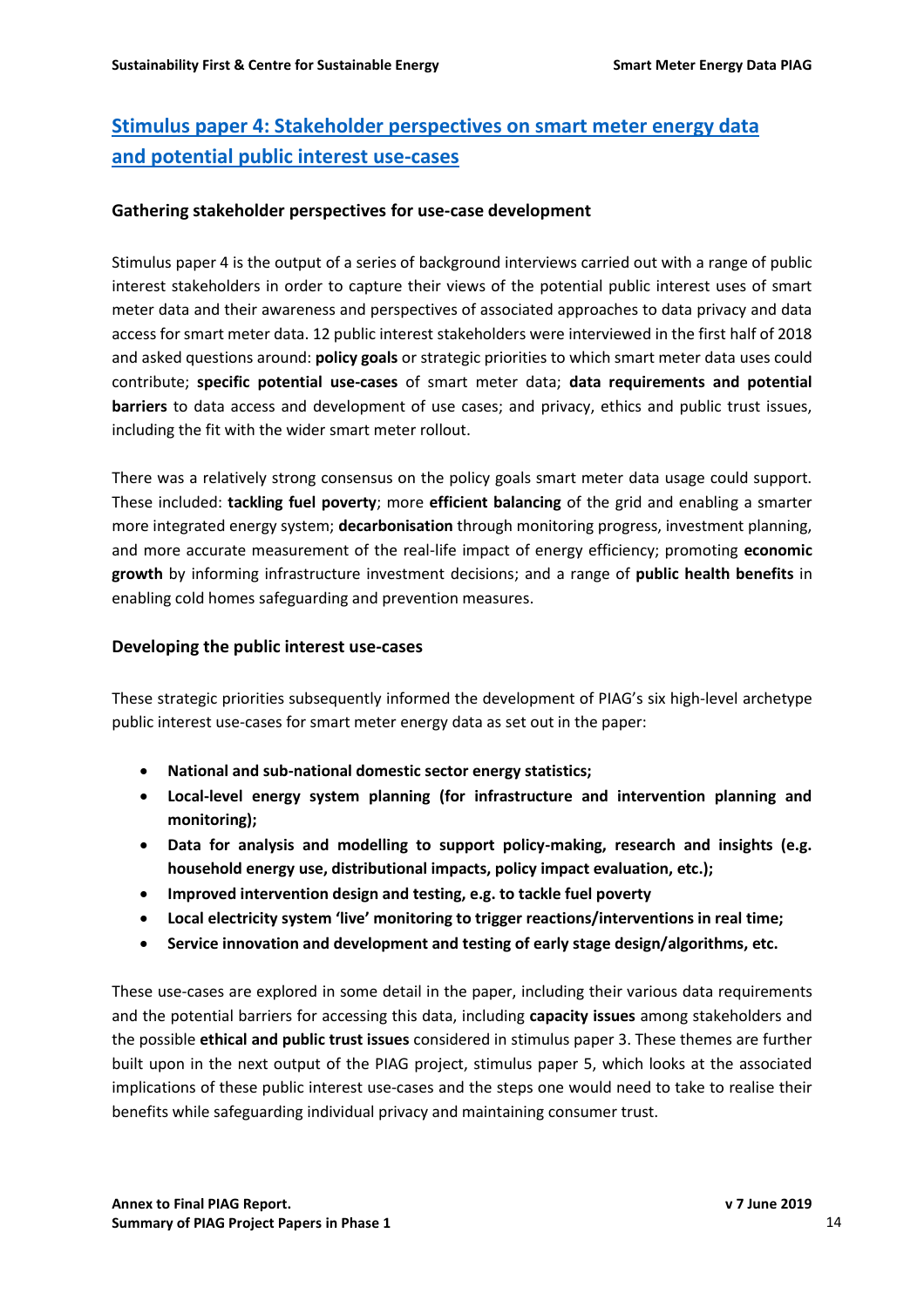## **[Stimulus paper 5: Public interest use-cases: data attributes, data](https://docs.wixstatic.com/ugd/ea9deb_07b59cc120034039bf267650b3cb5ad7.pdf)  [requirements, and associated privacy and access implications](https://docs.wixstatic.com/ugd/ea9deb_07b59cc120034039bf267650b3cb5ad7.pdf)**

#### **Defining the public interest use-cases**

In examining what data PIAG's public interest use-case archetypes would need, stimulus paper 5 analyses five further issues: the **attributes of the smart meter data** required to serve the use-case, including spatial and temporal resolution and frequency of data capture; **the attributes of any other data** (such as building data, socio-demographic data, other energy data, etc.) that would be required alongside the smart meter data to meet each use-case; the **data access, analysis and processing requirements** to prepare the dataset required for each use-case; **the attributes of the dataset that would need to be made available to users**in each case; and the extent to which the necessary dataset to deliver each use-case might risk **compromising consumer privacy**.

#### **Input/output data and the role of the 'trusted processor'**

Crucially, the paper observes that there is **no single smart meter database** available in the UK, and that identifying options for sources of input data is key. The paper also concludes that a '**trusted processor**' is needed to securely capture, curate, process, and analyse individual smart meter data. Stimulus paper 5 also makes the important distinction between the individual-level **input data** and the subsequent **output data** – de-identified and therefore not representing a privacy risk – that would be needed for the archetype public interest use-cases.

#### **Use-case data requirements**

Stimulus paper 5 provides a detailed outline of the types of data attributes required to serve each of the six use-cases. It notes that the three key dimensions of smart meter data are its **temporal resolution**, ranging from a single annual figure (kWh or peak kW demand) to half-hourly or less; its **spatial resolution**, ranging from national level down to individual property level; and the **data capture frequency**, ranging from yearly down to a live feed of real-time data.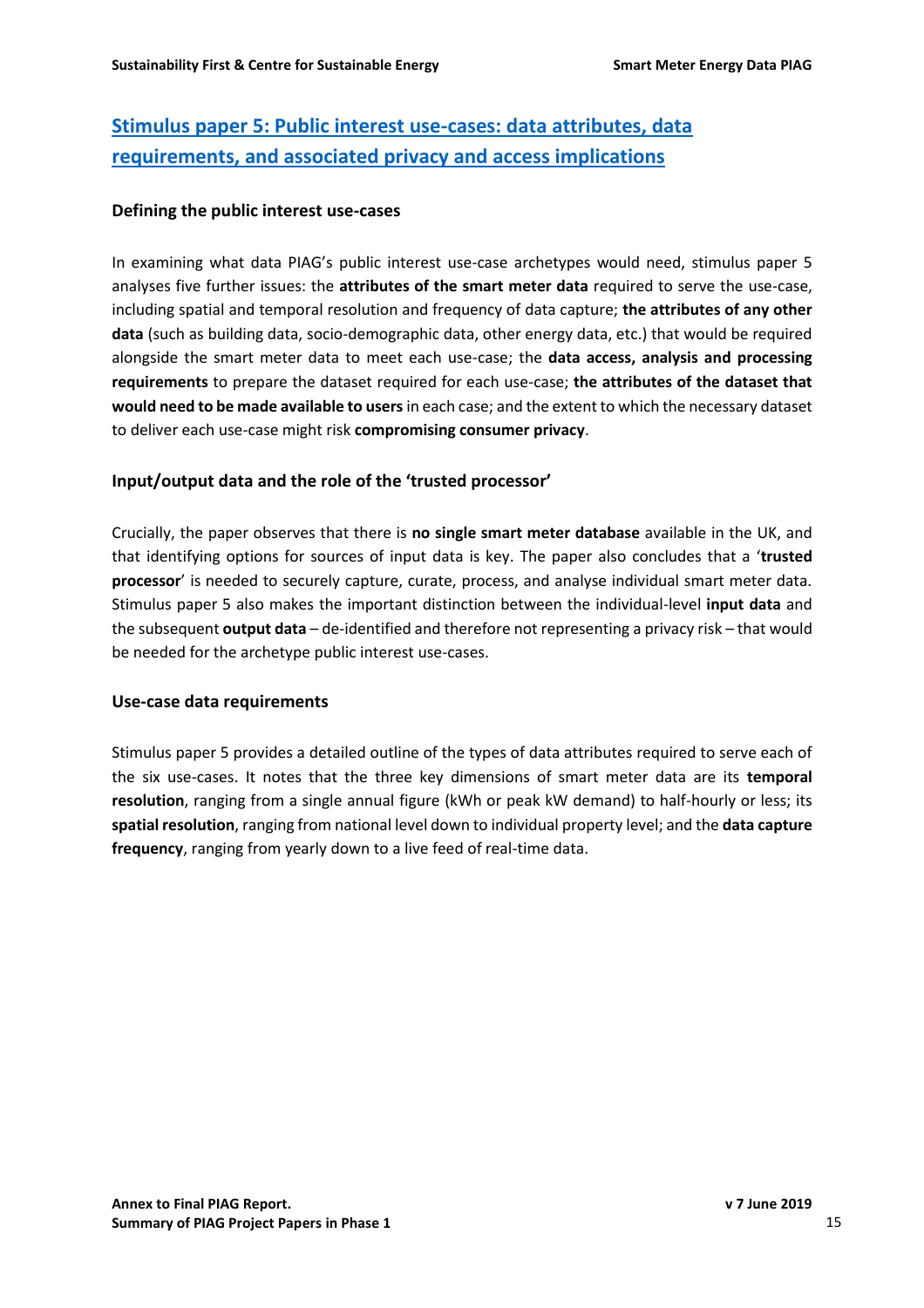To realise **use-case 1** and improve national and sub-national domestic energy statistics datasets in order to better understand demand and consumption, and therefore to potentially improve public policy, the paper finds the following data requirements:

#### 1: National and sub-national energy statistics INPUTS

Quarterly

Will need non-domestic data for full energy stats, plus

ideally, household level data on generation and storage

Non

2: Local energy system planning INPUTS

Smart meter data requirements

Other data requirements

Temporal resolution

Spatial resolution

Data capture frequency

**Building information** 

Socio-demographics

Other energy data



1: National and sub-national energy statistics OUTPUT

For **use-case 2**, enabling local actors such as policy-makers and communities to better understand and plan their local energy systems, input and output data would have to match these attributes:

| Smart meter data requirements |                    |                                                                                           |
|-------------------------------|--------------------|-------------------------------------------------------------------------------------------|
| <b>Temporal resolution</b>    | Annual             | <b>Below half-</b><br>1/ <sub>2</sub> hourly<br>hourly                                    |
| Spatial resolution            | <b>National</b>    | Property<br>Pr<br>level                                                                   |
| Data capture frequency        | Yearly             | <b>Live feed</b>                                                                          |
| Other data requirements       |                    |                                                                                           |
| <b>Building information</b>   | <b>None</b>        | Detailed fabric info for<br>individual building                                           |
| Socio-demographics            | Area-level<br>info | ata for<br><b>Single level</b><br>ehold<br>hh marker?                                     |
| Other energy data             | Yes                | EV charging point data, export & local generation<br>Non-domestic energy consumption data |

2: Local energy system planning OUTPUT

| Smart meter data derived output |                 |                                                   |  |  |  |
|---------------------------------|-----------------|---------------------------------------------------|--|--|--|
| <b>Temporal resolution</b>      | Annual          | <b>Below half-</b><br><b>1/2 hourly</b><br>hourly |  |  |  |
| Spatial resolution              | <b>National</b> | Street/<br><b>Property level</b><br>Feeder        |  |  |  |
| Data release frequency          | Yearly          | Live feed                                         |  |  |  |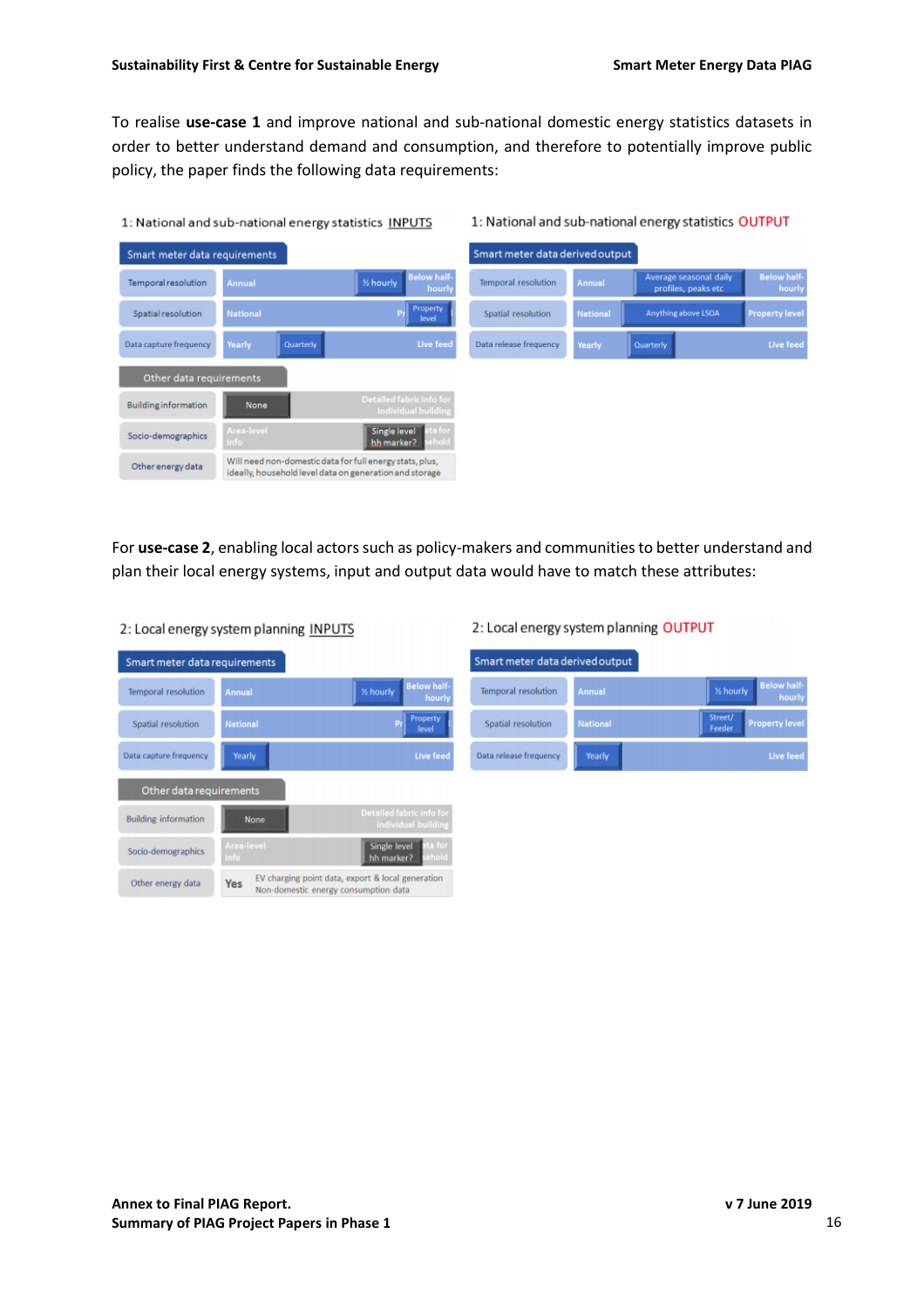The realisation of **use-case 3**, providing combined finer grain energy data to policy-makers for analysis and modelling, would require the following:

| 3: Data for analysis and modelling INPUTS |                                       |                                          | 3: Data for analysis and modelling OUTPUT |                    |                                                 |  |
|-------------------------------------------|---------------------------------------|------------------------------------------|-------------------------------------------|--------------------|-------------------------------------------------|--|
| Smart meter data requirements             |                                       |                                          | Smart meter data derived output           |                    |                                                 |  |
| <b>Temporal resolution</b>                | Annual                                | <b>Below half-</b><br>% hourly<br>hourly | Temporal resolution                       | <b>Annual</b>      | <b>Below half-</b><br>% hourly<br>hourly        |  |
| Spatial resolution                        | <b>National</b>                       | Property<br>level                        | Spatial resolution                        | <b>National</b>    | Property level -<br>representative & synthetic  |  |
| Data capture frequency                    | Yearly                                | Live feed                                | Data release frequency                    | Yearly             | <b>Live feed</b>                                |  |
| Other data requirements                   |                                       |                                          | Other data requirements                   |                    |                                                 |  |
| <b>Building information</b>               | None                                  | Deta<br>As much data<br>as possible      | <b>Building information</b>               | None               | Property level -<br>representative & synthetic  |  |
| Socio-demographics                        | Area-level<br><b>Info</b>             | As much data<br>as possible              | Socio-demographics                        | Area-level<br>info | Household level -<br>representative & synthetic |  |
| Other energy data                         | Potentially useful (e.g. EV charging) |                                          |                                           |                    |                                                 |  |

The paper concludes that **use-case 4** – the use of an individual household's smart meter data to support improved delivery of services to that household – should **require the household's consent**, but also that the design and targeting of these services could be improved through the use of datasets produced for other use-cases, specifically the local dataset output from use-case 2 and the nationally representative dataset from use-case 3.

Stimulus paper 5 also recommends that use-cases 5 and 6 be taken no further. In the case of **use-case 5**, while public interest stakeholders were keen to access 'live' data for their local electricity system, smart meters will not routinely collect such data, and so the kinds of interventions set out in the usecase will not be realisable through smart meter data usage. Similarly, the paper finds no public interest argument for **use-case 6**, the imposition of a service development innovation test-bed on consumers, without securing a household's consent.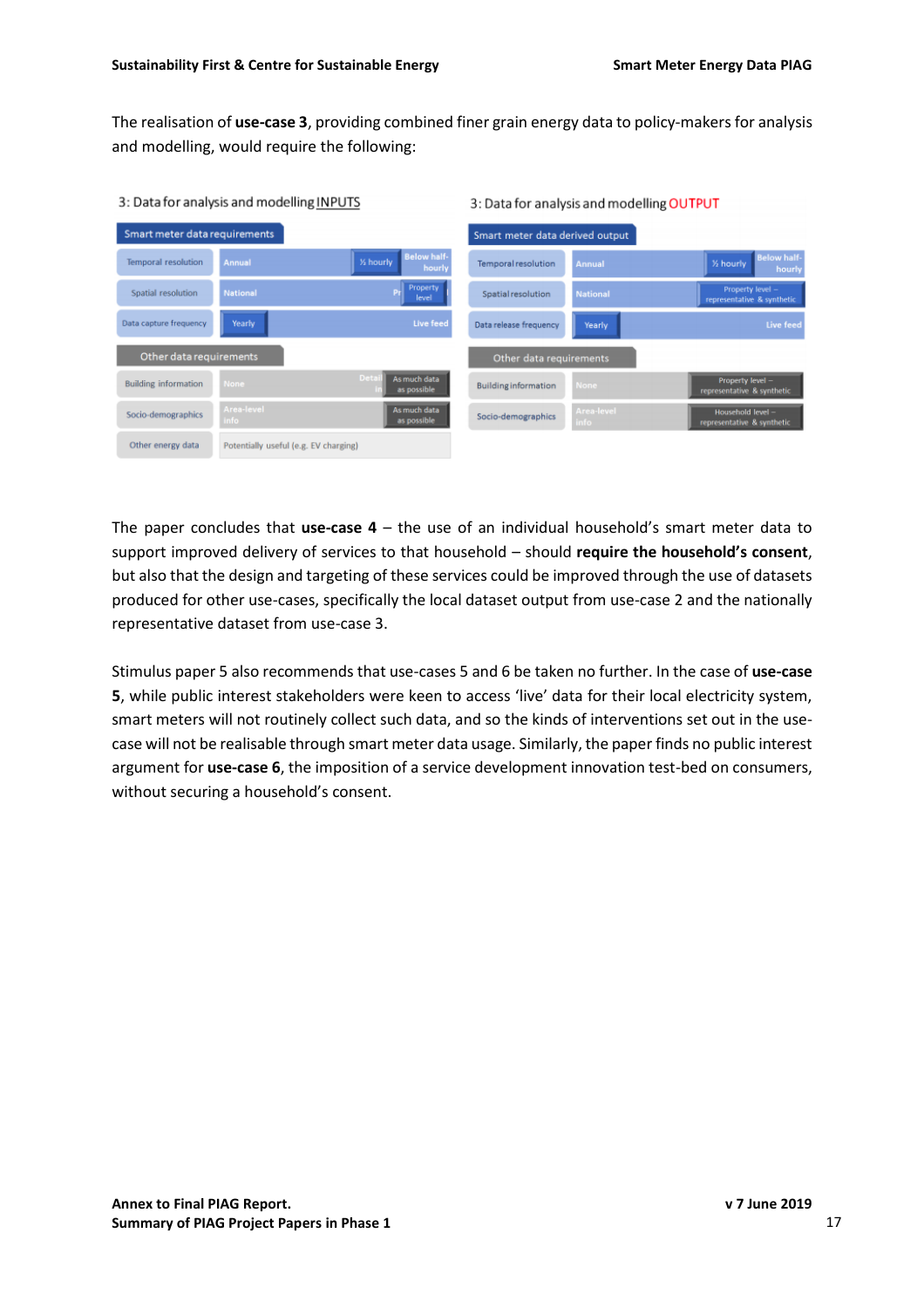#### **[Stimulus paper 6: Consumer research on access to smart meter energy data](https://docs.wixstatic.com/ugd/ea9deb_db5eb9491ebe458b9f482f7374a771ae.pdf)**

#### **Smart meter data specific research**

Stimulus paper 6 provides an overview of the available consumer research carried out into individuals' attitudes towards smart meter data and associated privacy implications. It also goes on to identify evidence gaps where further research is required with regard to data access for a public interest purpose. The headline findings from an analysis of published research conducted by Ofgem, Ipsos MORI, Citizens Advice, Smart Energy GB, and BEIS respectively are listed in the paper, and these include:

- **Most consumers are relatively relaxed** about smart meter data being shared with suppliers and network operators, but **a small minority are very concerned**, even where data is anonymised and aggregated.
- Concerns are greater when **more granular data** is being shared.
- Where it can be **explained clearly what benefits the data delivers** (to society and ideally the customer directly), there is much more acceptance.
- Similarly, **once the settlement process was explained**, customers were **generally comfortable with their half-hourly energy consumption being used** for that purpose.
- Compared to other data, **energy usage data is not seen as particularly sensitive**.
- More generally, there would seem to **be a general acceptance that government should be able to access at least aggregated data** to help in planning the energy system.

#### **Wider consumer attitudes to data**

The paper goes on to explore how individuals feel about data privacy more generally, citing research conducted by Which?, the Royal Society and the British Academy, and Ipsos MORI. Consumers may be said to have a **low awareness** of the scale of personal data collection and are **concerned once this is explained**, although individuals may be '**rationally disengaged**' in that they feel there is nothing they can do to change these practices and have to accept them if they want to use the services. In addition, there is support for **greater regulation** of the data ecosystem.

#### **Evidence gaps**

Stimulus paper 6 also finds some evidence gaps in this current body of research, citing three areas that are particularly important for the PIAG project:

- Whether consumers feel any differently about their **gas consumption data** rather than electricity (given the latter potentially reveals more about patterns of usage).
- Research into **consumer attitudes towards different public policy uses** of smart meter data and towards different public policy actors.
- The **circumstances** under which consumers would be willing to share their smart meter data with public interest groups.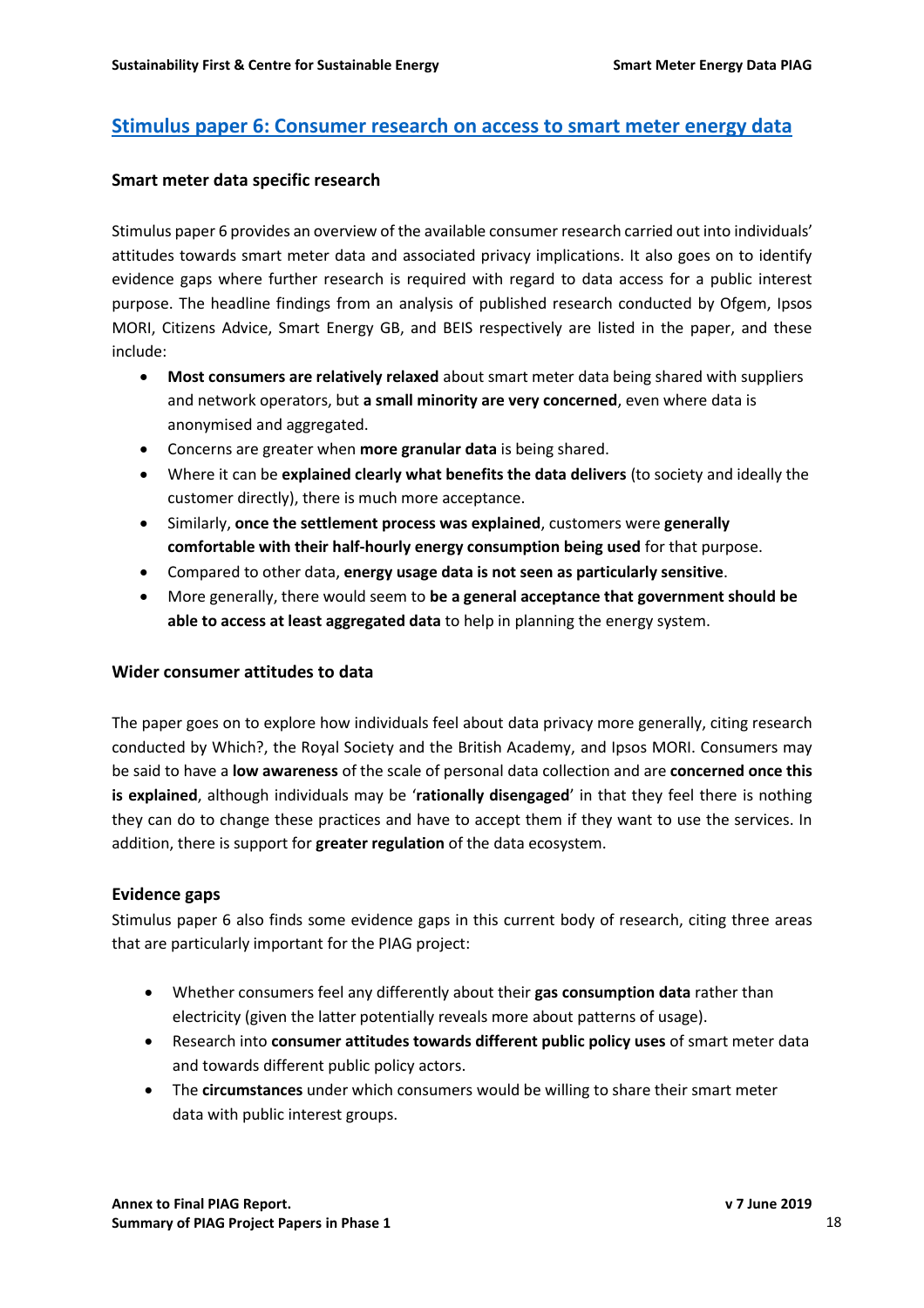## **Ipsos MORI research [report: Customer thinking on privacy in relation to](https://docs.wixstatic.com/ugd/ea9deb_78a25e5536d247c98b4e5928fb9bc601.pdf)  [smart meter data for 'public interest' use](https://docs.wixstatic.com/ugd/ea9deb_78a25e5536d247c98b4e5928fb9bc601.pdf)**

#### **Stakeholder roundtable on consumer research**

In order to help fill some of the evidence gaps identified and to explore further likely consumer attitudes to the sharing of this data for public policy purposes, Sustainability First and CSE commissioned Ipsos MORI to bring together a group of expert stakeholders, most of whom had been involved in commissioning consumer research on these privacy issues. The aim was to explore with them likely consumer attitudes.

#### **Challenges for the research community**

Building on the identified evidence gaps, stakeholders recognised some further challenges for researchers looking into consumer attitudes to smart meter data privacy:

- Some felt that it may still be **'too early'** for consumers to engage fully with these issues; however, it was also noted that delaying consumer engagement is not necessarily the appropriate response to this challenge.
- **In-depth qualitative research** is often required to explore consumer views, but this also presents a number of specific challenges, especially in determining the breakdown of views across the population.
- Consumer viewpoints were also observed to be heavily influenced by the **information provided** to them, as well as by **personal experience and media coverage**.

#### **Initial conclusions on consumer thinking**

During the roundtable, it was felt by stakeholders that consumers do not tend to view their energy data – even more granular data – as particularly sensitive in comparison with other types of personal data such as health or financial information. It was acknowledged that these were complex issues for consumers to grasp and that policy-makers should not necessarily expect to rely on consumer consent for access to data where there are wider public benefits at stake which policy-makers will be better placed to judge.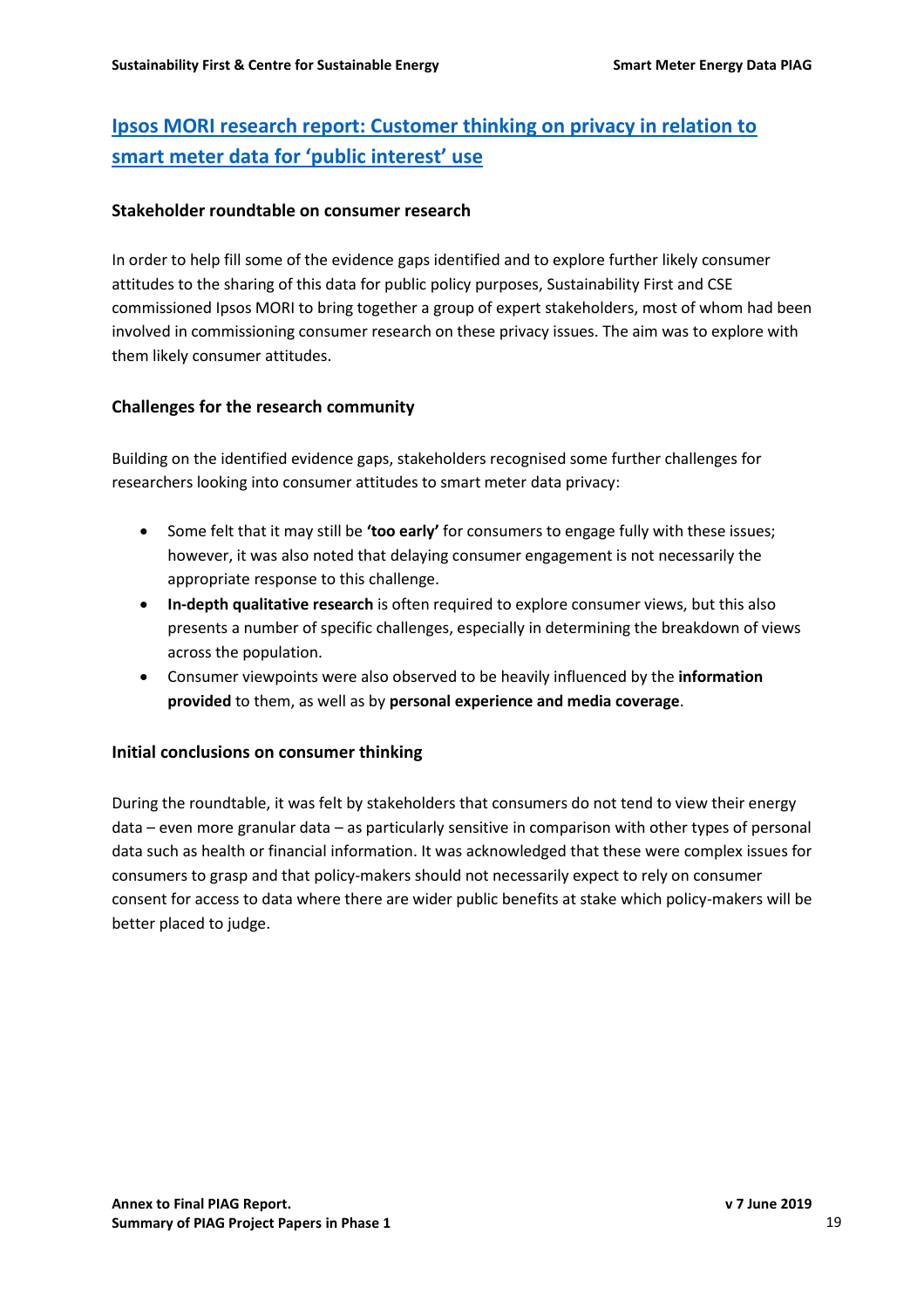## **[Stimulus paper 7: Possible routes to the data for a public interest purpose](https://docs.wixstatic.com/ugd/ea9deb_ef79f729eecd4d988d36e17e33d5f00b.pdf)**

#### **Potential sources of input data**

The penultimate PIAG stimulus paper 7 sketches out a suggested **framework and strawman process to access smart meter data for a public interest purpose**. First, it sets out the different potential sources of the individual, granular household-level data required, given, as has been noted, the lack of a single UK smart meter energy database. The paper identified **suppliers, distribution networks, the settlement system,** and possibly **new parties** as those best positioned to play this role given that the first three of these all already have access to consumer data, albeit at varying levels of granularity.

#### **Anonymisation and aggregation**

The strawman process proposes that this input data then be **anonymised and aggregated securely through a trusted processor** as set out in figure 1 below.



Figure 1 - A strawman process to access smart-meter data for a public-interest purpose **Source: CSE & Sustainability First** 

The paper notes that two regulated bodies already act as a trusted processor for data in the UK, namely the **UK Data Archive** and the **Office for National Statistics** (ONS). Importantly, the ONS already has the power under the DEA to request private company data for public interest purposes. The ONS is perhaps therefore in a position to play a role as the smart meter energy data trusted processor if it can demonstrate that the data would be securely aggregated with no risk of re-identification. The DEA also ultimately allows for other bodies to be accredited as data processors, which remains another option.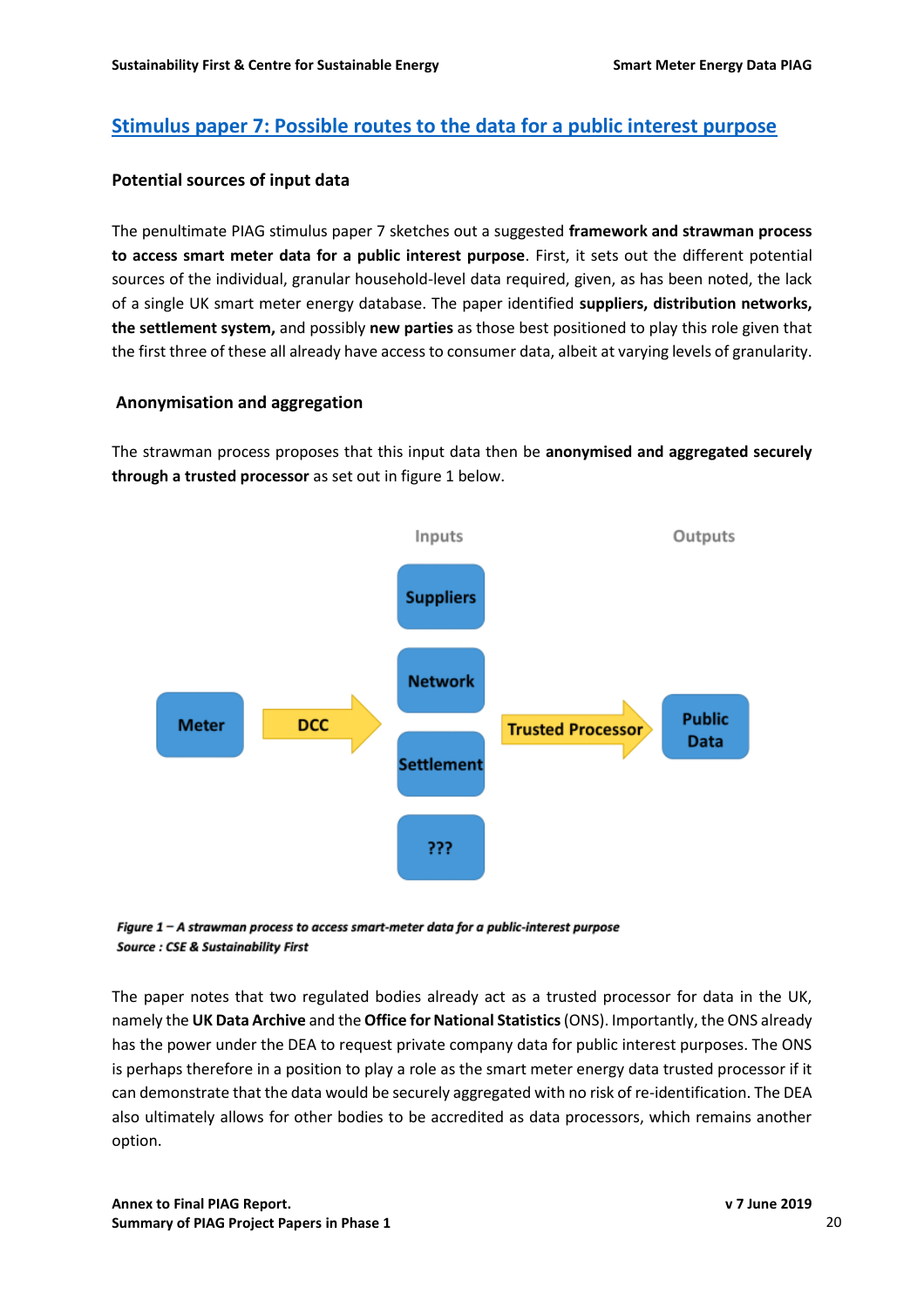Stimulus paper 7 also suggests some possible **high-level criteria** by which one might assess potential routes to the data: **complexity, current data availability, comprehensive coverage longer-term, cost, legal basis, capability,** and **consumer confidence**. In addition to these criteria, PIAG stakeholders suggested considering **coherence and interoperability** and **future-proofing or future-enabling**.

#### **Early thoughts on some possible routes to the data**

The paper sets out some early thoughts on possible routes to smart meter energy data for a public interest purpose, with these early indications divided into the shorter- and longer-term. In the **short term**, the paper argues that **suppliers** could continue to be a source of granular input data for national energy statistics, as per the current arrangements, while the **ONS** under the DEA could also take on the role of data collection for statistical purposes from the energy suppliers on behalf of BEIS.

In the **medium term**, it is suggested that **electricity distribution networks or the settlement system** may potentially become a more comprehensive source of customer consumption or other energy data. However, this would come with the limitation that it does not provide a route for gas data, absent further developments.

In the **long-term**, stimulus paper 7 argues that for multiple 'regulated' uses of smart meter data, there may be a case for the **new bespoke route of a single data hub and a trusted processor arrangement.**  This could take the form of new obligations placed on DNOs and GDNs to provide smart meter consumption data, or it could involve new obligations being placed on the settlement system, system operator, the DCC, or the ONS to provide finer grain input data. However, it is acknowledged that **this would require statutory and licence changes** and would be a significant step.